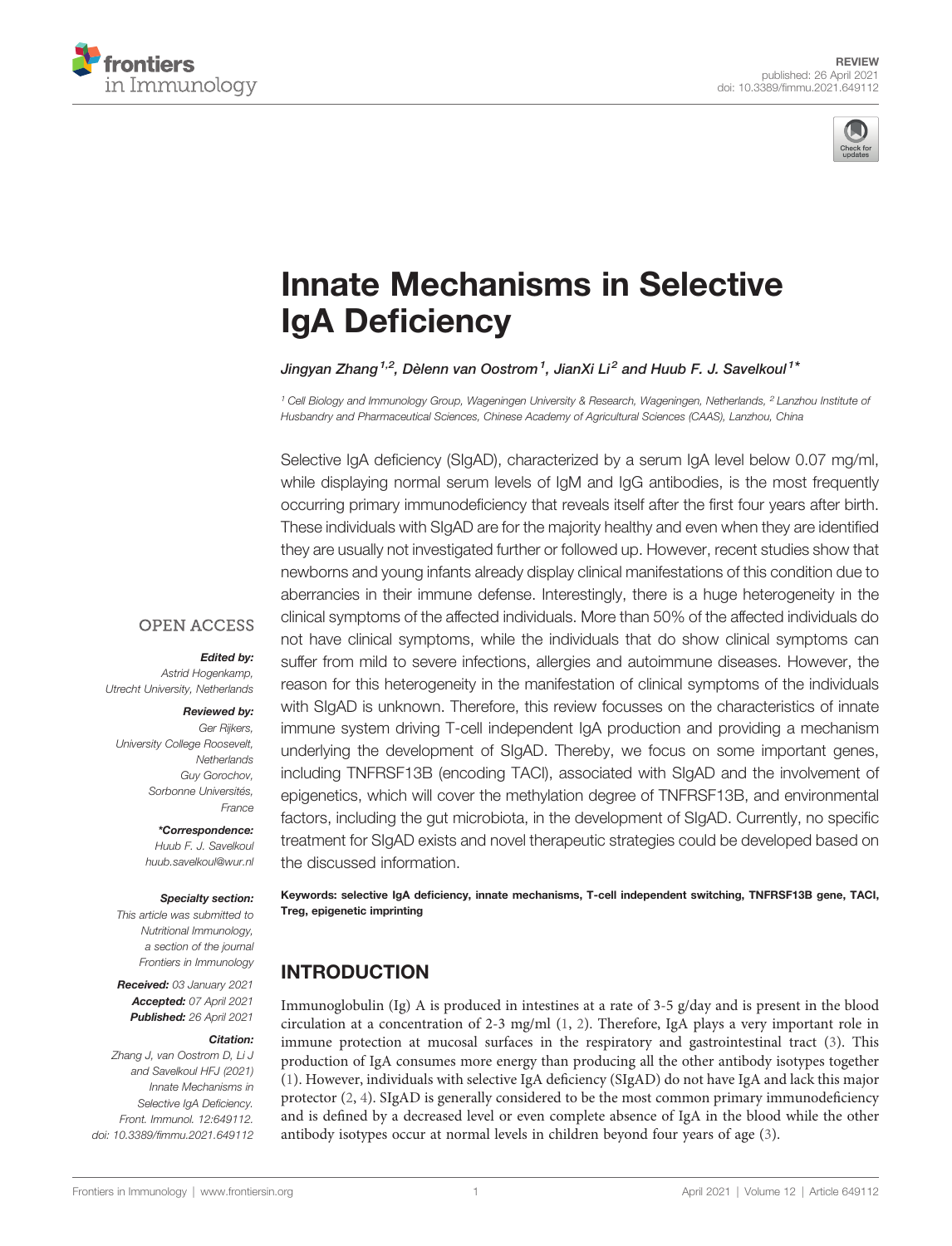However, recently it was shown that components of the innate immune system are crucially involved in this condition and these are detectable already in newborns/very young infants. These new insights may facilitate more early diagnosis and may provide novel opportunities for rationally designed therapeutic strategies for this currently untreatable disease. Moreover, SIgAD is distinguished from other immunodeficiencies as more than 50% of the affected individuals do not show any clinical symptoms, contrary to individuals with other immunodeficiencies [\(5\)](#page-12-0). Even though SIgAD is so prevalent, the underlying cause of SIgAD and its heterogeneity in expression of clinical manifestations is still unknown [\(3\)](#page-12-0). These notions illustrate the knowledge gap with respect to this condition and we therefore focused on our current understanding.

# CHARACTERISTICS OF IGA

#### IgA1 and IgA2 Subclasses

IgA is the most prominent antibody isotype of the mucosal immune system and while all other mammalian organisms have only one class of IgA, humans have IgA in two subclasses, called IgA1 and IgA2 [\(6\)](#page-12-0). IgA1 and IgA2 are each encoded by different genes,  $\alpha$ 1 and  $\alpha$ 2 respectively, located on chromosome 14 [\(1,](#page-12-0) [7](#page-12-0), [8\)](#page-12-0). IgA1 is mainly found as a monomer in serum and about 90% of serum IgA is monomeric IgA1 and is additionally found in saliva, mammary glands, respiratory tract and proximal parts of the gastrointestinal tract as a dimer. IgA2 is mainly found in secretions, for example in the gut, saliva and in respiratory mucus, and is mainly found as a dimer ([9](#page-12-0)). The mucosa of the respiratory tract and gastrointestinal tract consists approximately for 60% of IgA2 [\(10\)](#page-12-0). The main difference in molecular structure between IgA1 and IgA2 is that the IgA2 isotype has a sequence deletion of 13 amino acids in the hinge region, and is therefore more resistant to proteases from pathogens like Haemophilus influenzae type 1 and Neisseria gonorrhoeae type 2, in respiratory and gastrointestinal tracts ([11](#page-12-0)–[13\)](#page-12-0). IgA2 lacks these sequences because of the deletion and therefore remains relatively resistant to proteolytic cleavage ([1\)](#page-12-0). Monomeric human IgA does not activate complement and is therefore considered anti-inflammatory. However, in conditions like IgA nephropathy there might be a difference in the degree of glycosylation between monomeric versus polymeric IgA while present in immune complexes and this can affect complement activation [\(14\)](#page-12-0).

#### Serum IgA

The monomeric form of serum IgA consists for about 90% of IgA1 and about 10% of IgA2 [\(12](#page-12-0)). This serum IgA is produced by long-lived plasma cells in the bone marrow [\(1\)](#page-12-0). Serum IgA complexed with antigen can bind to receptors on phagocytes specific for IgA (Fc $\alpha$ R) and thereby might play a role in the activation of these phagocytes ([8\)](#page-12-0). IgA coated particles on neutrophils enhanced the formation of reactive oxygen species (ROS) and neutrophil extracellular traps (NETs) and the secretion of leukotriene B4 (LTB4) enhancing chemotaxis of neutrophils and monocytes [\(15](#page-12-0)). After binding of the serum IgAantigen complex, phagocytes (including monocytes, macrophages and neutrophils) ingest the complex and thereby clear the blood circulation of antigens. Complement activation by IgA antibodies has been previously shown to involve the alternative pathway and the lectin pathway, but not the classical complement pathway [\(16](#page-12-0)). In sterile inflammation without the presence of pathogens, complement activation is still implicated with a critical contribution of IgG and not IgA antibodies, to downstream proinflammatory change as complement participates in tissue remodeling, recognition of damaged cells and the enhancement of phagocytosis ([17](#page-12-0)).

#### Secretory IgA

IgM+ B cells are present in the Peyer's patches (PP) and can be activated by antigens, which are delivered by microfold (M) cells lining the PP located particularly in the small intestine ([16,](#page-12-0) [17\)](#page-12-0). Subsequently, these activated B cells switch from IgM+ to IgA+ B cells in a T cell-dependent and T cell-independent manner. These IgA+ B cells leave the PP and enter the blood circulation and by the expression of homing receptors, they migrate to the lamina propria present in the mucosal surfaces of the gastrointestinal and the respiratory tract where they differentiate into IgA-secreting plasma cells. This IgA secreted by the plasma cells at mucosal surfaces is almost exclusively a dimer (in contrast to the monomeric IgA in the blood circulation). Within the dimeric IgA the two monomer IgA molecules are coupled by a joining (J) chain. This J chain is, next to the IgA molecule, produced by IgA plasma cells. With its J chain, the dimer IgA can bind to specific transport receptors (poly-Ig-receptors) on epithelial cells. After binding to the receptor, the entire IgA-receptor complex will be endocytosed and transported intracellularly to the cell surface at the luminal side. Next, the poly-Ig-receptor will be cut after which the extracellular domain of the receptor bound to the IgA molecule, will be released into the lumen of the gastrointestinal or respiratory tract. The receptor part which stays connected to IgA is known as the secretory component and this IgA connected to the secretory component is known as sIgA. This secretory component protects the IgA against proteolytic enzymes which are present in the gastrointestinal and respiratory tract. The dimeric secreted form of IgA (sIgA) consists of IgA1 and IgA2 subclasses ([12](#page-12-0)) and is predominantly found in secretions including saliva, tears, breast milk, colostrum, from the lamina propria of the gastrointestinal, respiratory and genitourinary tracts [\(18](#page-12-0)). While serum IgA, like other antibody isotypes, is produced by long-lived plasma cells in the bone marrow, most of sIgA (~95%) is produced locally at the mucosal surfaces [\(1](#page-12-0), [2](#page-12-0)).

Protective mechanism of secretory IgA primarily comprise exclusion or the protection of epithelium from exposure to harmful antigens (both commensal and pathogenic bacteria) by preventing their adhesion and penetration and exposure of the mucosal immune system to their antigens. This is based on immune complex formation by means of the sIgA Fab fragments [\(3\)](#page-12-0). Alternatively, sIgA can make complexes in a non-antigenicspecific manner by binding with its Fc part to sugars (like mannose) on pathogens ([19\)](#page-12-0). sIgA can neutralize and help to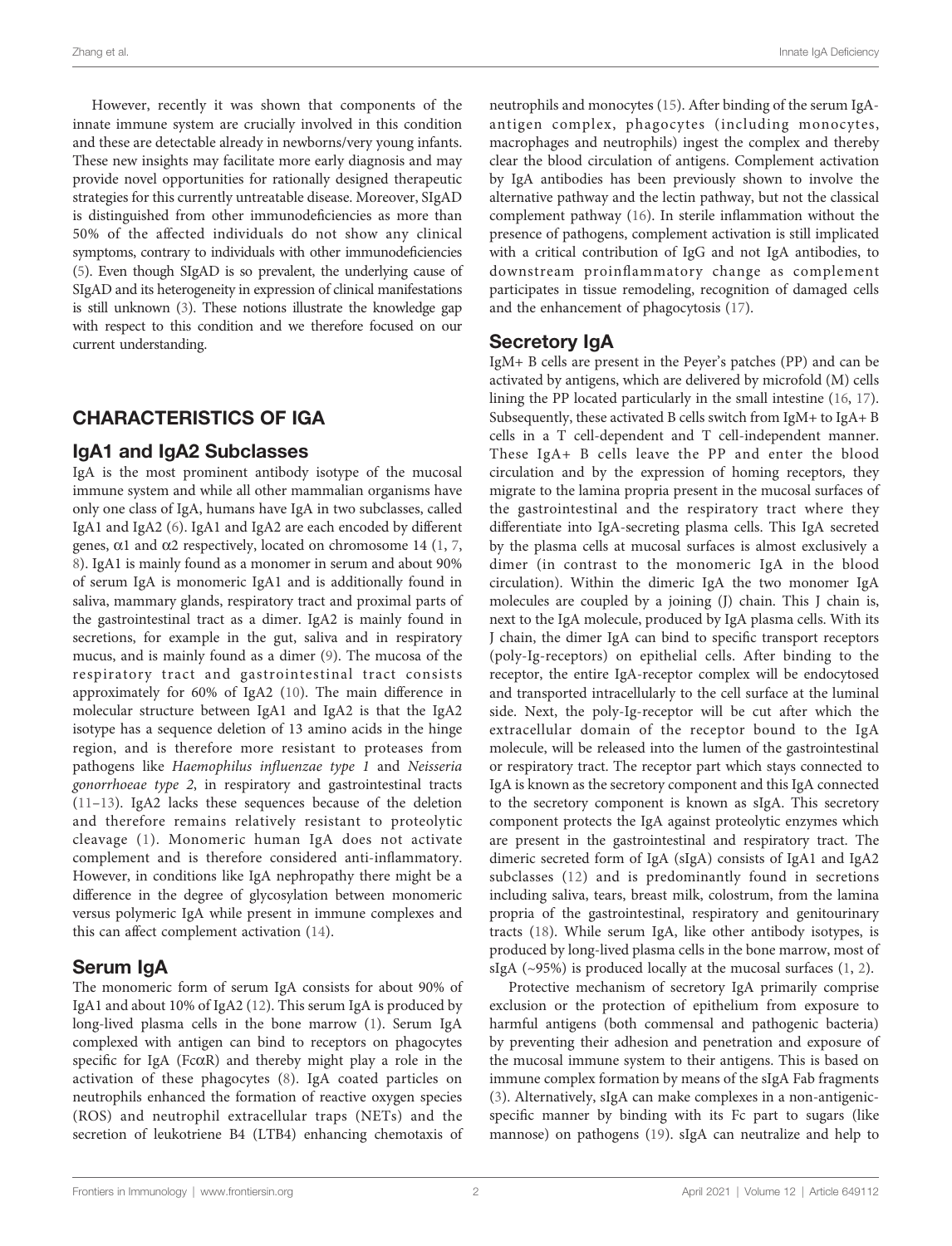remove antigenic substances as toxins, enzymes, bacteria and viruses in the lumen or for example neutralize viruses hiding in epithelial cells [\(20](#page-12-0), [21](#page-12-0)).

sIgA-antigen immune complexes can bind phagocytes expressing the Fc-receptor specific for IgA molecules (FcaR) referred to as opsonization which facilitate the antigen uptake and subsequent processing ([22\)](#page-12-0). Yet another function of sIgA in the lamina propria is the activation of the complement system via the lectin pathway [\(23](#page-12-0)). Lastly, sIgA has a transport function by transporting antigens form the lumen to the lymphoid organs, called retrograde transport based on the expression of the transferrin receptor (CD71) on epithelial cells or by binding to Dectin-1 expressed on M-cells ([24\)](#page-12-0). Dendritic cells are present in the lamina propria and they are characterized by their uptake, processing and presentation of antigenic fragments to T and B cells. In summary, sIgA is of great relevance in the first line of defense and in protection against most infectious agents.

#### Innate Mechanisms in IgA Formation

The mucosal surfaces in different organs collectively form a network in which antigens and regulatory processes are shared amongst the various tissues and organs thereby providing effective immunity and this network is generally referred to as the common mucosal immune system. In utero, this mucosal network is fully developed by 28 weeks of gestation. However, in the absence of an intrauterine infection, this activation does not occur until after birth. The capacity to generate a mucosal immune response develops rapidly in the first weeks after birth and is only fully active upon antigen exposure after the first year of life. Besides exposure to pathogens and commensals bacteria, also diet modulates the immune development during the early lifespan and between 1 and 6 months of age. During this agerelated maturation of the mucosal immune system, IgA antibodies increase in serum and secretions like saliva starting between 4 and 6 weeks of age. Also, during the first year of life, the predominant monomeric IgA production switches to sIgA.

The innate and adaptive immune systems are interconnected to provide rapid and efficient protection by responding to danger signals, subsequently eliminating pathogens and by creating highly specific and long-lasting immunological memory in addition to providing tolerance to self. The innate immune system uses germline encoded receptors recognizing conserved pathogen patterns while the highly specific adaptive immune system uses specific T- and B-cell receptors based on recombined gene segments for antigen recognition and memory formation. Adaptive immunity is dependent on the innate response for the initiation and direction of the response, illustrating the integration of these two systems to ensure the efficient generation and regulation of protective immune responses ([10](#page-12-0), [25](#page-12-0)). Dendritic cells are members of the innate immune system but are also the most efficient antigen-presenting cell able to stimulate T cells to respond to a specific antigen, thereby bridging these two parts of the immune response [\(25](#page-12-0)).

An important insight is that isotype switch recombination to IgA was shown to occur in a T-independent manner as switch promoting cytokines (e.g., BAFF, APRIL) released from dendritic cells and innate lymphoid cells (ILC). In addition, it has been shown that most of this T-cell independent IgA is part of the natural antibody repertoire that is constantly produced in the absence of antigenic stimulation and are polyreactive and of low affinity. Therefore, such antibodies can be considered to be part of the innate immune system. It is remarkable that this T-cell independent IgA is produced in the small rather than the large intestine where the microbial load is highest [\(26](#page-12-0)). The innate lymphoid cells (ILCs) are a group of cells in the intestinal mucosa that play important roles in inducing immunity and inflammation [\(26](#page-12-0)). The ILC3 subset of cells share the presence of the RORgt+ transcription factor and by producing IL-22 ensure epithelial barrier integrity. IL-22 also increases the secretion of antimicrobial peptides and together these activities prevent the adherence and induction of epithelial inflammation by intestinal microbes. ILC3 also release survival factors for Bcells like BAFF, APRIL and CD40 Ligand, and thereby contribute to the T-cell independent mucosal IgA antibody formation [\(27\)](#page-12-0).

The gastrointestinal tract harbors most of the commensal bacteria and the local mucosal immune system is considered crucial in the maintenance of intestinal homeostasis. SIgA plays an important role in this process based on its immune exclusion mechanism, but also by regulating the numbers and diversity of intestinal bacterial communities. In mice it was shown that lack of sIgA induced the uncontrolled expansion of anaerobic bacterial species [\(28\)](#page-12-0).

# CHARACTERISTICS OF SELECTIVE IGA DEFICIENCY

#### Infant Disease Expression

Currently, over 180 primary immunodeficiency diseases have been described of which antibody disorders constitute about 55% [\(29\)](#page-13-0). SIgAD is the most frequently described form that is partly genetically based and therefore considered a primary deficiency, although it can also be secondary as it can be induced by exposure to drugs or the result of other diseases. However, young children after 4 years of age might have low serum IgA levels for their age and as a result are classified as "partially deficient" or having "probable" IgA deficiency. Such condition is generally temporarily and has been found in a few adults. In children such a condition is more frequent and likely due to the delayed formation of IgA [\(30](#page-13-0)).

The placenta was widely considered sterile, although this view was challenged. However, it was recently shown that the placenta does not contain an independent microbiome although it can harbor certain pathogen resulting in an exposure of the fetal immune system to some microbes before birth ([31\)](#page-13-0). The immune system in a newborn contains all the major cell populations of Tcells and B-cells but these are still antigenically naïve. Upon antigen stimulation these cells do not yet respond in a full functional way as B-cells are compromised in their antibodysecreting potential, T-cells are not fully responsive, and the phagocytosis and migratory capacity of innate immune cells is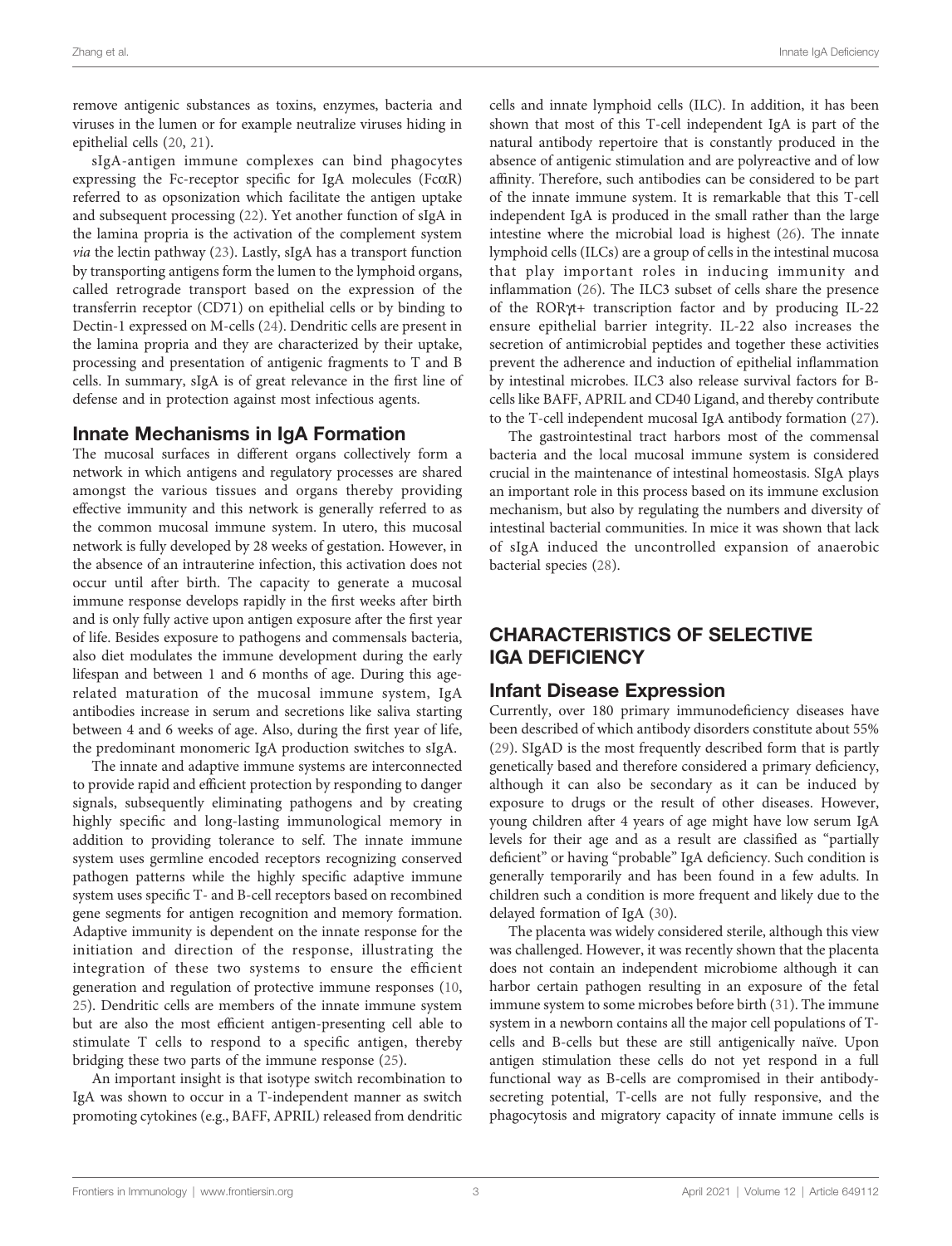still poor. Dendritic cells are responsive to antigens from microbial pathogens and dietary compounds, but upon exposure mature into suppression of inflammation rather than immune activation [\(15,](#page-12-0) [21\)](#page-12-0).

As a result, immune responses to infections are insufficient and this puts the infant who is suddenly confronted with a high microbial load upon birth at risk ([17](#page-12-0)). The combination of fully developed epithelial barriers, an active innate immune system and the presence of protective maternal antibodies for the first 6 months of age collectively protect the infant against the sudden exposure to microbes. In Westernized countries, nowadays newborn children are less confronted with microbial infections compared to the past and compared to children in developing countries [\(28\)](#page-12-0). According to the hygiene hypothesis these children develop fewer Th1 mediated responses that are protective against microbial infections and mediate the early inflammation reflecting the start of the innate part of the immune response. This reduced proinflammatory response may facilitate colonization with a commensal microbiome but together with the impaired Th1 cytokine production (e.g. IFN- $\gamma$ ) and the diminished cell-mediated immunity, renders the newborn more vulnerable to infection. However, most infants survive this period without illness due to intact innate immunity and maternally transferred immunoglobulin G (IgG) ([15,](#page-12-0) [30\)](#page-13-0).

SIgA antibodies have the capacity to control intestinal antigens by complexing bacterial antigens for removal or uptake through retrograde transport [\(24](#page-12-0), [25](#page-12-0)). Even in non-SIgAD newborns lack sufficient IgA antibodies in the gut in early life and maternal antibodies do not contain IgA antibodies; these IgA antibodies appear only at several months after birth when plasma cells are functional in the mucosal tissue. At that time tight junction formation is not complete and the epithelial barrier is not yet fully developed permitting also passive uptake of bacterial antigens from the lumen [\(17,](#page-12-0) [18,](#page-12-0) [20\)](#page-12-0). When sIgA is deficient in early life luminal proteins and bacterial products or bacterial fragments escape this IgA-mediated control and may end up in circulation [\(29](#page-13-0)–[31\)](#page-13-0). Similarly, also in breast milk sIgA antibodies are present and these ensure complexation of bacteria in the gut of the newborn infant ([32](#page-13-0)). Lack of these IgA antibodies in mothers suffering from SIgAD increases the exposure to dietary allergens as has been shown for cow's milk allergy ([32\)](#page-13-0). For cow's milk allergy it is suggested that this enhances the risk to develop food allergy in infants. Maternal consumption of food products does sometimes result, albeit not consistently, in breast milk containing the relevant dietary allergens. Moreover, sometimes such dietary allergies might be accompanied by lower levels of IgA antibodies in milk. Again, this is not consistent as this often pertains to IgA2 rather than total IgA antibodies that often are of different epitope specificity compared to plasma IgA antibodies ([33\)](#page-13-0). Upon successful immunotherapy the levels of cow's milk and egg-specific IgA2 increase in the plasma, but not necessarily in breast milk, and this IgA2 is mechanistically linked to the induction of tolerance ([34\)](#page-13-0). Therefore, there is clear need for direct determination of dietary antigens in breast milk in order to characterize their role in the induction of oral tolerance induction in infants ([35\)](#page-13-0)

#### **Diagnosis**

Individuals that suffer from chronic or recurrent infections, chronic diarrhea, different types of autoimmune diseases or any combination of these and are older than 4 years of age are usually tested for selective IgA deficiency. However, even in infants beyond 6 months of age and that show clinical signs of recurrent upper and lower respiratory tract infections from encapsulated bacteria should be evaluated for IgA deficiency. The diagnostic procedure should include the measurement of serum antibodies of IgM, IgG and IgA class and a complete blood cell count complemented with the measurement of peripheral blood B cells, T cells, and NK cells. The current practice of only measuring serum IgA levels in children beyond 4-6 years of age should therefore be adapted when the infection history is consistent with SIgAD [\(36](#page-13-0)).

About 20% of SIgAD patients might also show low levels of IgG2 and/or IgG4 in their serum. It was suggested that the IgG2 deficiency in combination with SIgAD determines whether clinical illness will be manifested together with recurrent infections, autoimmune disorders, atopy or malabsorption ([37,](#page-13-0) [38](#page-13-0)). The diagnosis of SIgAD is therefore often accidental when patients are screened for the presence of other diseases like allergies or autoimmune diseases [\(34\)](#page-13-0). The SIgAD diagnosis is usually based on the measurements of IgA concentrations in the blood of a patient older than four years being below 0.05 mg/ml (5 mg/dL) while levels of IgG and IgM are normal. Normal adult's IgA levels are 0.09 - 4.5 mg/mL (90-450 mg/dL). Hence, there is no clear suspicion of other causes of hypogammaglobulinemia and T cell defects while normal IgG antibody response to vaccines occur [\(39\)](#page-13-0). However, some individuals with confirmed SIgAD may also have deficiency in IgG2, IgG4 and IgE [\(40,](#page-13-0) [41\)](#page-13-0). In routine diagnose nephelometry is widely used which has a threshold of 0.07 mg/ml and for that practical reason the value of 0.07 mg/ml IgA is often reported as the cut-off value.

However, there is no consensus on this threshold value. Such values are dependent on the sensitivity of the assay employed and range from 0.07 g/L for nephelometry, 0.05 g/L for radial immunodiffusion plates, and 0.0016 g/L for hemagglutination inhibition techniques. When IgA is detectable but reduced with more than 2 SD compared to the normal range of age-matched healthy controls, this condition is called partial IgAD. This most frequently occurring in children under 4 years of age. At the age of 14 years, about half of these children have reached normal IgA levels and for that reason this condition is referred to as transient IgAD, although some remain low and may progress to common variable immunodeficiency (CVID). Therefore, in children aged 6 months to 4 years with low serum IgA levels these measurements should be repeated at 4 years of age to confirm the formal diagnosis of SIgAD. Importantly, nearly all patients with SIgAD show a deficiency in both secretory IgA1 and IgA2 in their mucosal external secretions, although these IgA subclasses are not routinely measured [\(42](#page-13-0)).

Surprisingly, when SIgAD patients are receiving transfusions with blood or antibody-containing blood products, there are a small number of SIgAD patients that subsequently produce IgG or IgE antibodies against the IgA antibodies present in these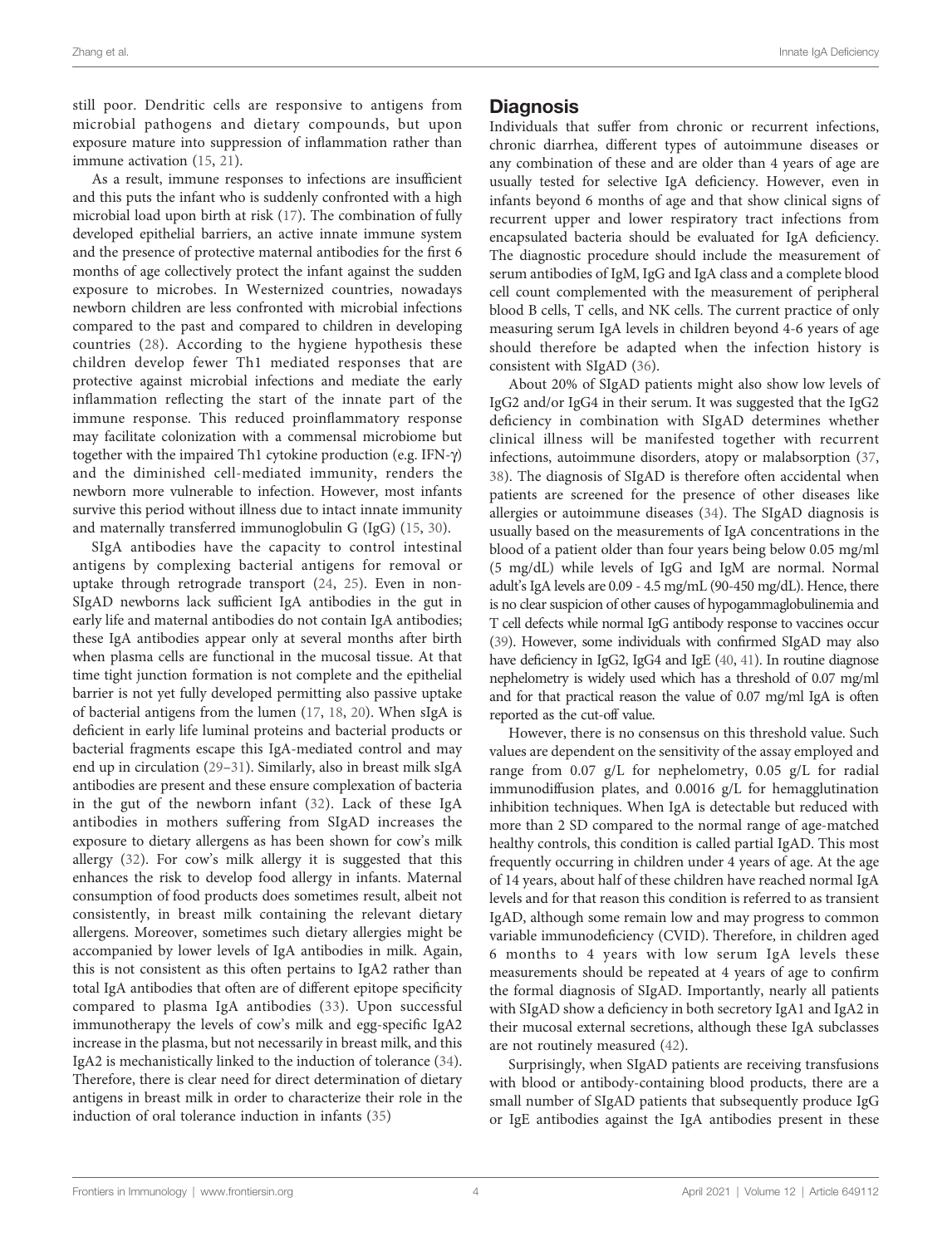transfusions. These antibodies can provoke adverse transfusion reactions of which the incidence is about one in 20,000 to 47,000 transfusions [\(43](#page-13-0)). Some of these SIgAD patients (around 20%) that develop high anti-IgA levels might even develop severe anaphylaxis. Children with SIgAD that require transfusion with blood or blood products, should thus receive products without containing IgA antibodies. Such products were used in the past and were found to be able to induce transfusion reactions and maybe even severe anaphylactic reactions, although there is debate about the relevance of this in literature ([43](#page-13-0)–[46](#page-13-0)). Currently, washed red blood cells and plasma or platelets from known IgA deficient donors are used to avoid this risk ([44,](#page-13-0) [45\)](#page-13-0).

When mothers who have normal IgA levels, give birth to children that suffer from SIgAD these newborns still will have detectable serum IgA antibodies and even more so when mothers are breast-feeding. Breast milk contains IgA antibodies, and these can protect the gut of the infant against pathogens. However, when mothers are diagnosed with SIgAD their newborns will be devoid of serum IgA and these observations indicate that this SIgAD condition is already present at birth ([47\)](#page-13-0). Formally, the definition of SIgAD is based on the measurement IgA antibodies in the serum while the majority of IgA antibodies are present in the mucosal tissues where IgA levels cannot be determined. For that reason, sIgA levels in feces might be representative for the colon ([48](#page-13-0)). In the feces of breastfed infants, the amount of IgA is in the first 2-4 weeks of life much higher than in formula-fed infants that have undetectable levels. Gradually at 6 months of age the fecal IgA levels converge between these two groups of infants and by 1-2 years of age, when weaning is completed, adult levels of fecal IgA are reached. Conversely, in serum the levels of IgA reach adult levels only by the age of 8 years [\(47](#page-13-0), [49\)](#page-13-0). Remarkably, the advice to diagnose SIgAD in children beyond 4 years of age is based on serum IgA levels only. Therefore, there is a pressing need to design a diagnostic procedure to rapidly identify these children at younger age and to relieve them of the burden of recurrent infections and the predisposition to develop other associated diseases later in life.

# Epidemiology

The prevalence of SIgAD is approximately in 1:700 individuals worldwide with a range from 1:134 to 1:18,500 depending on the population analyzed [\(46](#page-13-0)). However the prevalence of SIgAD varies with different ethnic background and global location and is highest in European descendants and Caucasians and lowest in oriental and Asian populations [\(2,](#page-12-0) [50](#page-13-0)). The overall prevalence of SIgAD differs between 1:173 (in Sweden in 2009) ([51\)](#page-13-0) and 1:3024 individuals (in the USA in 1969) [\(52](#page-13-0)). Whereas the prevalence in Asia differs between 1:3230 individuals (in China in 2010) ([53\)](#page-13-0) and 1:14800 individuals (in Japan in 1986) ([54\)](#page-13-0). However, the prevalence of SIgAD may be underestimated because there are many SIgAD individuals without having clinical symptoms [\(2\)](#page-12-0). The variation in the prevalence of SIgAD may also result from the use of non-uniform study designs in the different countries by including individuals with a specific illness and thereby not reflecting the prevalence of the entire population ([52](#page-13-0)). In addition, the criteria used for SIgAD diagnosis are not uniform

as some studies use a concentration of <0.07 mg/ml to diagnose SIgAD whereas other studies use  $\langle 0.05 \text{ mg/ml} \text{ or even } \langle 0.01 \rangle$ mg/ml [\(52\)](#page-13-0). Also, SIgAD occurs more in countries with high rates of consanguineous marriage [\(55\)](#page-13-0). A rapid antibody test has become available that allows for population-based screening to diagnose selective IgA deficiency already in young children ([49\)](#page-13-0).

### Genetic Background of Selective IgA Deficiency and Associated Clinical **Manifestations**

SIgAD can occur sporadically but familial inheritance also does occur. However, no distinct Mendelian inheritance pattern is found as both autosomal recessive, autosomal dominant and sporadic inheritance were described [\(56,](#page-13-0) [57](#page-13-0)). This heterogeneity in inheritance can be the result of genetic defects in different genes which are inherited in different ways, e.g. deletions in IgA1, IgA2 and IgG heavy-chain genes on chromosome 14. Factors associated with the prevalence of SIgAD also includes the family history as it was estimated that first degree relatives have a 38 fold higher prevalence rate then unrelated individuals [\(58](#page-13-0)). Approximately 20% of SIgAD are inherited based on pedigree analysis [\(58](#page-13-0)). Furthermore, the risk of getting SIgAD is 50-fold increased for first degree family members of patients with SIgAD [\(55,](#page-13-0) [56](#page-13-0), [59](#page-13-0)–[61\)](#page-13-0). The chance of getting IgA deficiency from an individual's parents is higher (20.1%) when the mother has IgA deficiency compared to when only the father has IgA deficiency (5.8%) [\(62\)](#page-13-0). This difference could be explained by paternal imprinting of IgA deficiency susceptibility gene(s) and indicates the involvement of epigenetics in the development of SIgAD.

SIgAD is a disease where multiple different genetic abnormalities can be causally linked [\(7](#page-12-0), [63](#page-13-0)). In general, however, normal numbers of B cells are found in individuals with IgA deficiency ([5](#page-12-0)). Furthermore, the constant  $\alpha$ 1 and  $\alpha$ 2 genes are in most cases normally expressed and do not contain mutations in their coding regions ([64](#page-13-0)). Together, this suggests that there must be a defect in the production or secretion of IgA [\(65,](#page-13-0) [66](#page-13-0)). Additional genetic abnormalities described in literature and involved in the development of SIgAD are described here.

#### HLA

The gene complex that encodes the major histocompatibility complex (MHC), in humans known as the human leukocyte antigen (HLA) complex, is located on chromosome 6. Certain HLA haplotypes belonging both to MHC class 1 and MHC class 2 genes, especially HLA-A1, HLA-B8, HLA-DR3 and HLA-DQ2 (collectively known as the 8.1 haplotype) ([67\)](#page-13-0), is the most frequently found haplotype in individuals with IgA deficiency and could be a risk factor for SIgAD in northern parts of Europe [\(49\)](#page-13-0). Yet other haplotypes, including B14 and DR1 are more prevalent in SIgAD patients in southern Europe and HLA-DR15, HLA-DQ6, are associated with an absence of IgA deficiency and might thus be protective against development of the disease ([68](#page-13-0)–[70\)](#page-14-0). In addition, the haplotype HLA-DR2 is also thought to reduce the risk of the development of IgA deficiency [\(71\)](#page-14-0). Also MHC class III regions were suggested to contain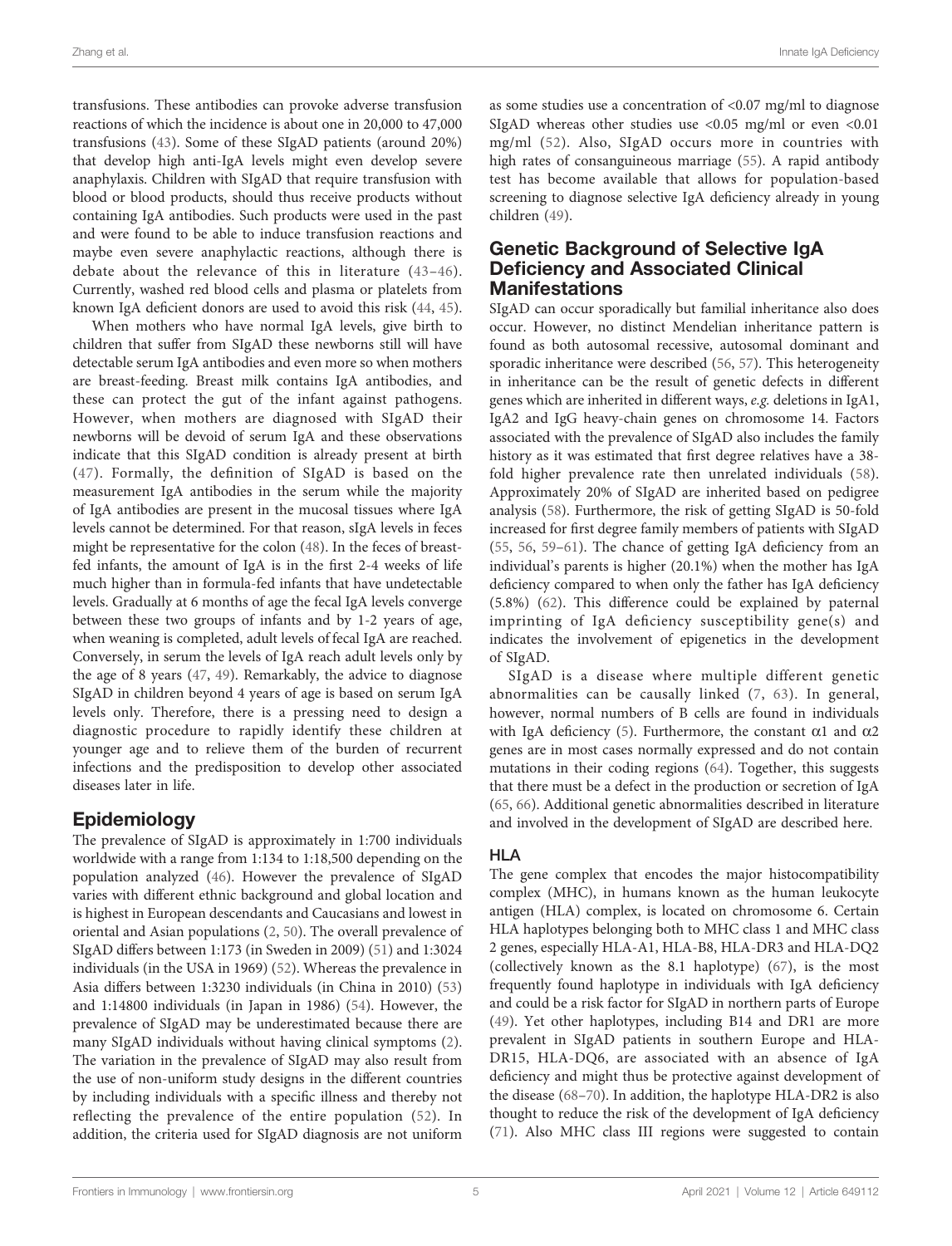SIgAD susceptibility genes. A detailed genetic analysis, however, showed that the influence of genetics is only modest, with a heritability of 0.36, and therefore other genes, epigenetic influences of environmental factors or of relevance in SIgAD development [\(72\)](#page-14-0).

#### Chromosome 18

SIgAD associations were found with a major predisposing locus on chromosome 18 and structural changes including deletion of the short or the long arm or the presence of a ring-like structure of this chromosome are associated with SIgAD When using cytogenetic and molecular analysis of the karyotype of SIgAD patients no consistent loss or rearrangement of chromosome 18 material could be found and therefore the prevalence of these abnormalities in individuals with SIgAD remains unclear ([73](#page-14-0), [74](#page-14-0)). For example, Burgio et al. ([75\)](#page-14-0) found ring chromosome 18 in one of the 50 children with SIgAD, while Taalman et al. ([76\)](#page-14-0) found one ring chromosome 18 in most children with SIgAD. However, it is also observed that some SIgAD individuals have deletions in both the long and the short arm [\(77\)](#page-14-0), which indicates that there is probably not one single gene on chromosome 18 that is affected ([78](#page-14-0)). However, which specific genes on chromosome 18 are associated with SIgAD is yet unknown. Patients with karyotypic abnormalities on chromosome 18 that corelate with low or absent IgA levels are often detected soon after birth as they display multiple developmental defects and clinical manifestations reflective of SIgAD. As described above, in infants and young children serum IgA levels are difficult to interpret as they display variable and individual developmental trajectories towards reaching normal values. Due to this heterogeneity in the kinetics of reaching normal IgA levels it will remain difficult to identify relevant susceptibility loci for SIgAD on chromosome 18.

#### TACI, BAFF, APRIL, TSLP in CVID and SIgAD

SIgAD is found more often in individuals that have family members with common variable immunodeficiency (CVID) ([34\)](#page-13-0) which is a condition characterized by reduction in serum IgG and IgA levels and in half of the individuals also a decrease in IgM levels (WHO report, 1995) [\(79\)](#page-14-0). CVID is an example of a primary immunodeficiency which is in most cases based on a polygenic disorder [\(80](#page-14-0)). The observation that both SIgAD and CVID can occur in families' points towards a shared genetic defect based on shared susceptibility loci and alleles. As a consequence a common pathogenesis might be present resulting in a similar spectrum of deficiencies in IgG subclasses, and the gradual development of SIgAD into CVID in the same affected individuals [\(81\)](#page-14-0). Because of these features, it is suggested that CVID and SIgAD might share a (partially) similar genetic background [\(58](#page-13-0), [82](#page-14-0)–[84](#page-14-0)).

T-cell independent IgA switching is facilitated by the presence of cytokines like BAFF (B cell activating factor) and APRIL binding to their relevant receptors TACI (transmembrane activator and calcium-modulating cyclophilin ligand interaction), BCMA (B cell maturation- antigen) (for both BAFF and APRIL) and BAFF-R (BAFF-receptor) (for only BAFF) ([Figure 1](#page-6-0)). As a consequence, IgM+IgD+ naïve B cells

switch to IgG and IgA producing B cells ([27](#page-12-0), [85](#page-14-0)–[88](#page-14-0)). The link between tumor necrosis factor superfamily member 13 (TNFSF13) and serum IgA concentration was first described in a genome-wide association ([89\)](#page-14-0). Mutations in genes coding for ICOS, CD19, BAFF-R and TNFRSF13B (encoding TACI) have been found in 10-15% of SIgAD patients ([90,](#page-14-0) [91\)](#page-14-0). Deficiency in TACI has been found in 10% of SIgAD patients which affects Bcell maturation as TACI is a tumor necrosis factor receptor family member expressed on peripheral B lymphocytes and plays a role in their switching from IgM to the secretion of IgG, IgA and IgE antibodies. In addition, TACI stimulates the formation of memory B-cells that secrete switched isotypes that have undergone affinity maturation ([Figure 2](#page-7-0)). Mutations in the TNFRSF13B gene are indicative of CVID although healthy family members and unrelated controls were also reported to carry such mutations, including C104R, 204insA, and A181E. Therefore, since heterozygous TACI mutations occur in healthy controls and clinical presentation ranges from unaffected to severe immunodeficiency, these TACI mutations are not validated in having direct functional consequences. This shows that other genetic alterations may add to the clinical severity of individual phenotypes [\(92](#page-14-0)). About 31.5% of the mutations in TACI are represented by C104R which affects the extracellular domain of TACI and thereby abolishes the ligand binding with BAFF. B-cells of SIgAD patients carrying the TNFRSF13B mutations express this mutated TACI but to the same level compared to B cells from healthy controls. On the other hand, these patients show elevated serum TACI but not BAFF levels. Collectively, these observations suggest that mutations in TNFRSF13B could induce CVID and IgA deficiency. Until now TNFRSF13B mutations are not related to clinical manifestations as these mutations do not occur in all CVID and SIgAD patients.

Moreover, these mutations were not linked to the severity or frequency of infections, lymphoproliferation, or autoimmunity in these patients. Therefore, TNFRSF13B mutations might be more related to disease susceptibility rather than being the cause of CVID and SIgAD disease [\(93](#page-14-0)). For T-cell independent IgA switching antigen-sampling DC can be modulated by innate stromal factors, including thymic stromal lymphopoietin (TSLP). TSLP is an IL-7–like cytokine that is produced in response to bacterial contact and amplifies mucosal IgA responses by simulating DC production of IL-10, BAFF, and APRIL ([94](#page-14-0)). Polymorphisms in the TSLP gene were described with two SNPs Rs2289276 and Rs2289278. It is as yet unknown whether there is an association between TSLP or the two SNPs and the susceptibility for selective IgA deficiency [\(95](#page-14-0)).

#### Additional Genes

More genes are suggested from a genome-wide association study to be related to SIgAD development, including the interferon induced with helicase C domain 1 (IFIH1) and C-type lectin domain family 10, member A (CLEC16A) ([68\)](#page-13-0). IFIH1 is an innate immune receptor with the gene located on chromosome 2q24, and which plays a major role in sensing viral infection and in the activation of antiviral responses. CLEC16A is a gene on chromosome 16p13, which encodes a C-type lectin and plays a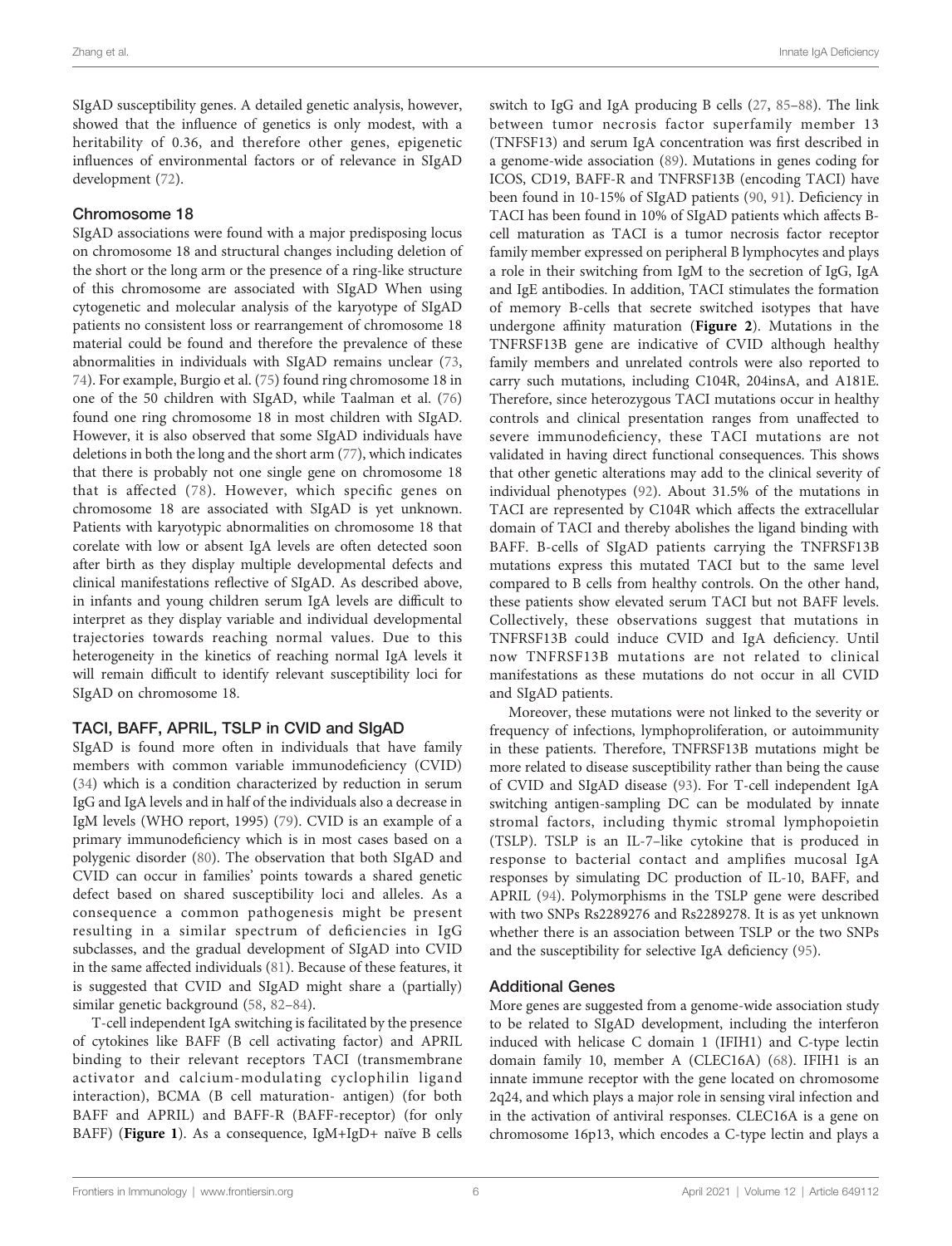<span id="page-6-0"></span>

role in mitochondria quality control. Recently, two other singlenucleotide polymorphisms were implicated in SIgAD: one is located upstream of the gene SAM and SH3 domain containing 1 (SASH1) and the other downstream of the CD30 ligand (CD30L) ([72\)](#page-14-0). However, the relevance of these genes in SIgAD remains to be established. Overall, these studies showed suggestive evidence for association with certain susceptibility genes and hence, no causative conclusions can be made yet.

# DIFFERENT CLINICAL MANIFESTATIONS OF SIGAD

### Heterogeneity in Clinical Symptoms

SIgAD can be based in some individuals on both cytogenetic defects and monogenic mutations with consequences in the innate immune system. In addition, SIgAD is sometimes associated with defects in phagocytosis capacity and complement activation and thereby shows that SIgAD can be associated with the development of combined immunodeficiencies. The individual variation in SIgAD symptoms can be further explained by the finding of genetic polymorphisms in IL-10 and IL-6 genes. Remarkable about SIgAD is the fact that there are substantial numbers of individuals (60-75%) that do not present clinical manifestations, while others do ([2,](#page-12-0) [5](#page-12-0), [93\)](#page-14-0). Moreover, those individuals that do show clinical symptoms have very variable symptoms. Because of this variability in symptoms, a classification based on five different clinical phenotypes has been proposed: asymptomatic (60% of the individuals with SIgAD), mild infections (12%), severe infections (2%), allergy (15%) and autoimmunity (11%) [\(96,](#page-14-0) [97](#page-14-0)) (see [Table 1](#page-7-0)).

In asymptomatic SIgAD individuals, it is suggested that the loss of IgA antibodies can be (partially) compensated by other components of the immune system, like IgM antibodies in the mucosal tissue or higher levels of IgG in circulation ([30](#page-13-0)). Individuals with SIgAD that do have clinical symptoms mainly present recurrent infections in the upper respiratory tract in addition to otitis media, sinusitis, bronchitis, pneumonia, and gastrointestinal infections, but these are mostly minor infections that generally do not cause serious complications ([7](#page-12-0), [12](#page-12-0)–[102\)](#page-14-0). Individuals with recurrent and more severe infections have also infections in the lower respiratory tract [\(82](#page-14-0)). Individuals with the severe phenotype do not only have more severe recurrent infections, which can cause permanent damage, but also the frequency of autoimmune diseases is often increased, due to their age-related chronic infections that can even develop into more severe CVID disease [\(52](#page-13-0), [91,](#page-14-0) [103](#page-14-0)). Autoimmune conditions may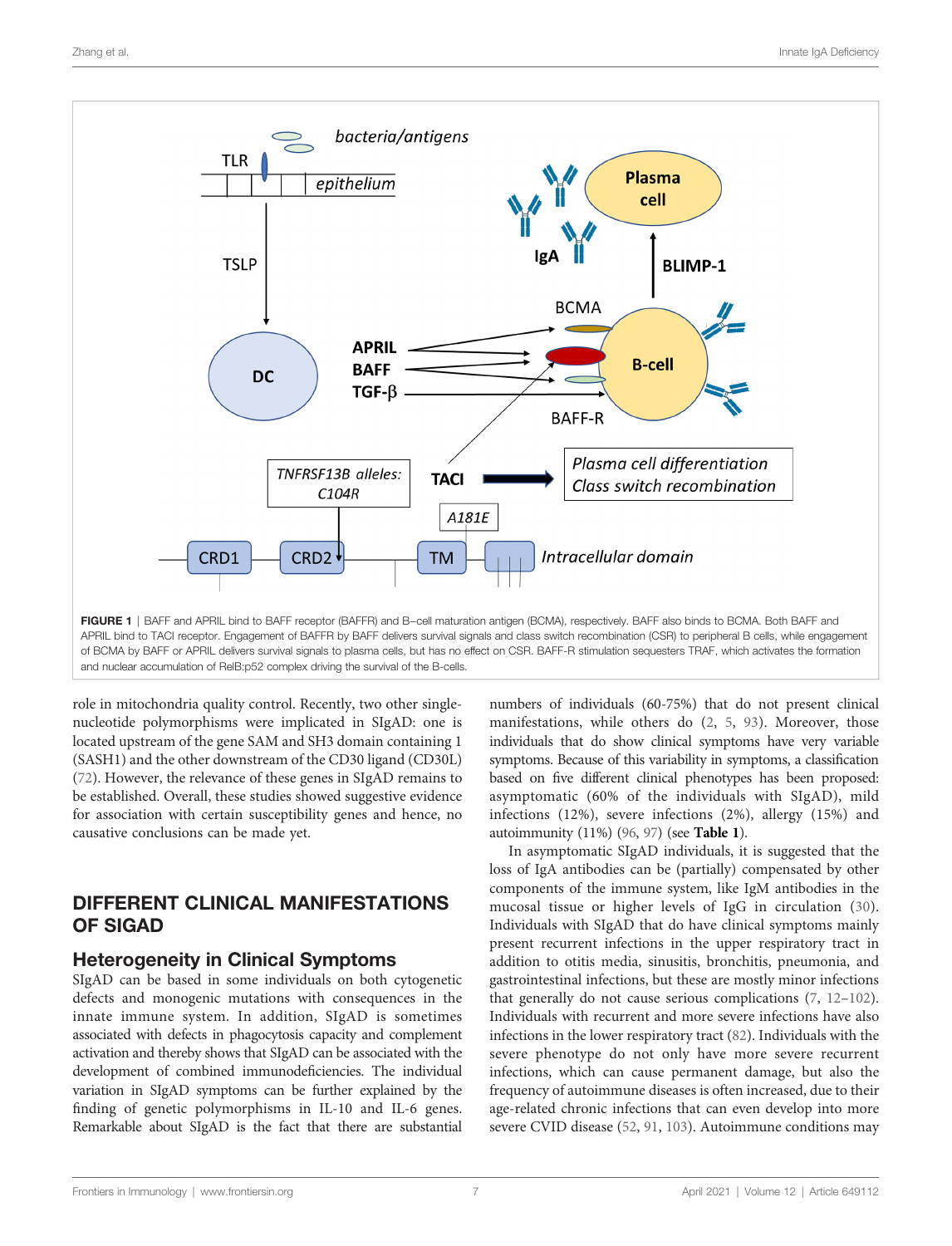<span id="page-7-0"></span>

factors like TSLP that are taken up by dendritic cells. These DC will secrete cytokines like APRIL, BAFF and TGF-8 that will impact on mucosal B-cells. APRIL and BAFF will interact with B-cell receptors as explained in [Figure 1](#page-6-0), while TGF- $\beta$  interacts with receptors to activate Smads (small mothers against decapentaplegic) that are important regulators of B cell responses, including the formation of BLIMP1 that promotes B-cell terminal differentiation to IgA-secreting plasma cells. The TNFRSF13B on chromosome 17, encodes TACI receptor that signals through different transcription factors like NFAT, AP-1, and NF-kappa-B which then modulate B-cell activities, including (T-cell independent) class switch recombination ([Figure 3](#page-8-0)), and plasma cell differentiation. In the TNFRSF13B gene contains multiple mutations (indicated by lines) with C104R and A181E being the most frequently occurring ones and this results in altered level of TACI receptor expression and function of the B-cells.

|  |  | TABLE 1   Summary of the clinical manifestations in individuals with SIgAD. |  |  |
|--|--|-----------------------------------------------------------------------------|--|--|
|  |  |                                                                             |  |  |

| Characteristic                   | Percentage (%)* | <b>References</b>   |
|----------------------------------|-----------------|---------------------|
| IgA concentration $< 0.07$ mg/ml | 100%            | 2, 39 - 43          |
| Asymptomatic                     | 60%             | 2, 62, 98-100       |
| Mild infections                  | 12%             | 39, 40, 98-102      |
| Severe infections                | 2%              | $101 - 105$         |
| Allergies                        | 15%             | 34, 99, 106-117     |
| Autoimmune disorders             | 11%             | 54, 61, 99, 118-121 |
| Cancer                           | 4.8%            | 101, 112-124        |

\*Based on reference 100.

also occur in 25% to 35% of those with IgA deficiency [\(104,](#page-14-0) [105\)](#page-14-0). Some of the autoimmune diseases that are more common in SIgAD, include: type 1 diabetes mellitus, rheumatoid arthritis, thyroiditis, systemic lupus erythematosus and celiac disease ([104](#page-14-0)–[106,](#page-14-0) [118,](#page-15-0) [119](#page-15-0), [125](#page-15-0), [126](#page-15-0)). The most frequent complication in SIgAD individuals is the development of chronic diarrhea and malabsorption [\(96,](#page-14-0) [97,](#page-14-0) [113](#page-15-0)).

Individuals with a severe SIgAD phenotype can have an increased frequency of tumors ([30](#page-13-0), [120\)](#page-15-0). Individuals with SIgAD probably do not have a general increased risk of developing cancer [\(118](#page-15-0)) as only some specific cancers, like adenocarcinoma of the stomach, lymphoma and gastrointestinal cancers, are more prevalent in individuals with SIgAD ([96](#page-14-0), [119,](#page-15-0) [120](#page-15-0)). Other specific cancer types found in individuals with SIgAD include colon carcinoma, ovarian cancer, melanoma, lymphosarcoma and thymoma [\(122,](#page-15-0) [127\)](#page-15-0). Overall, the prevalence of cancer in individuals with SIgAD is not

very high ([123,](#page-15-0) [128\)](#page-15-0). For example, Shkalim et al. ([100\)](#page-14-0) followed 63 Israeli children with SIgAD for 10 years and found that cancer developed in 3 of these children, resulting in a prevalence of 4.8% (see Table 1) ([100](#page-14-0)). In summary, a great heterogeneity exists in the clinical manifestations of individuals with SIgAD.

#### Allergies and Autoimmunity

Allergies are occurring in about 10% to 15% of those affected with SIgAD and the most frequently occurring clinical manifestations are allergic conjunctivitis, rhinitis, urticaria, eczema, food allergy and asthma [\(7,](#page-12-0) [93,](#page-14-0) [105](#page-14-0), [107](#page-14-0)–[114](#page-15-0), [124,](#page-15-0) [129,](#page-15-0) [130\)](#page-15-0). However, there are also studies that have not found such an increased frequency of allergies in individuals with SIgAD ([51,](#page-13-0) [63,](#page-13-0) [75,](#page-14-0) [78,](#page-14-0) [107](#page-14-0), [108](#page-15-0), [110\)](#page-15-0).

There is still controversy in the literature on the relevance of IgA antibodies in the protection against the development of allergy. IgA is a mucosal isotype as this is where it is mainly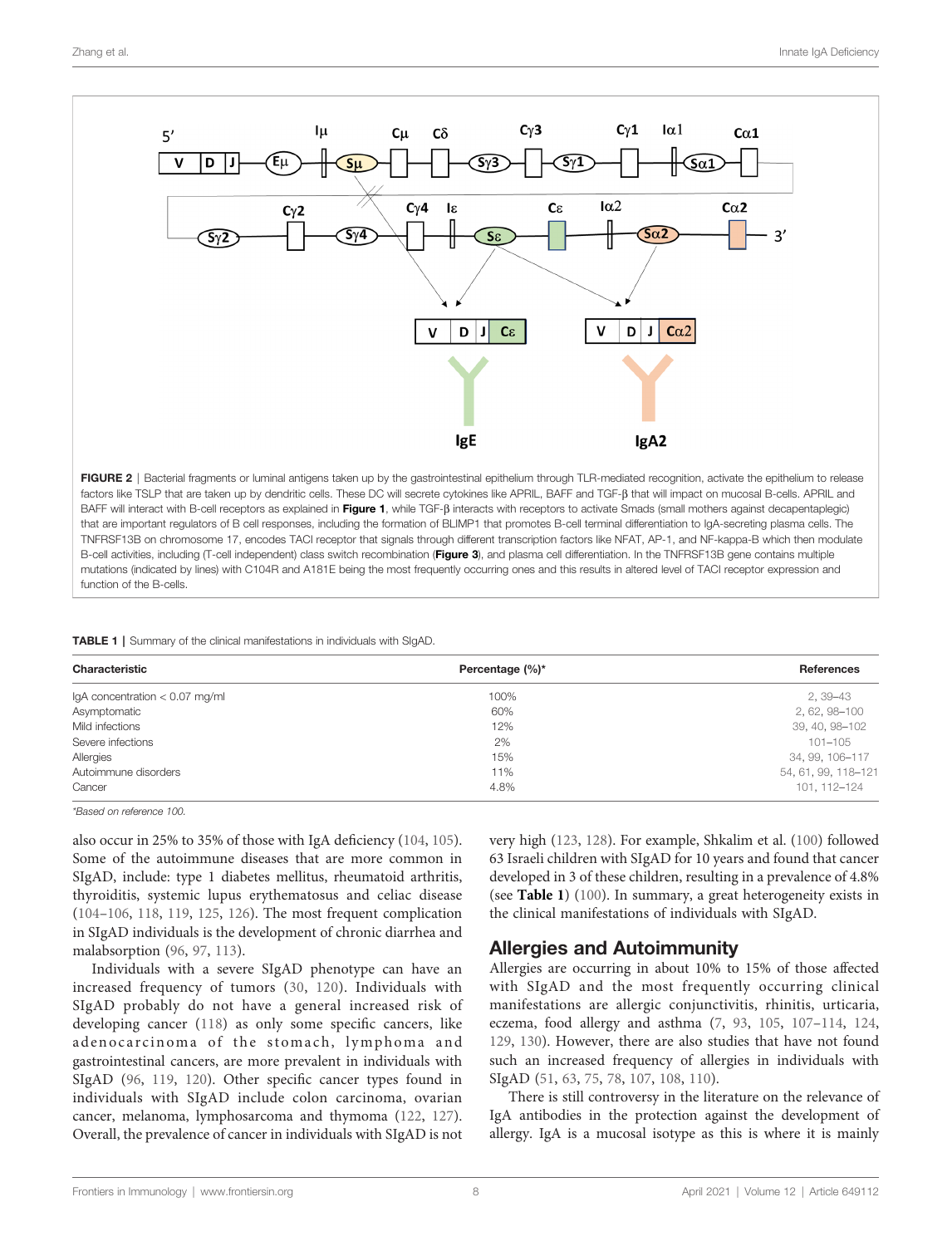<span id="page-8-0"></span>produced, and this IgA has the function of preventing the induction of a local allergic inflammation. It has been shown that serum IgA levels do not correlate with locally produced mucosal IgA antibodies [\(109,](#page-15-0) [130](#page-15-0)). When suffering from allergic rhinitis or allergic asthma, the measurement of allergen-specific IgA antibodies in mucosal secretions including saliva and induced sputum, respectively, appears to be of limited values unless these measurements complement the determination of allergen-specific serum IgE levels. Nevertheless, recent reports showed that salivary IgA correlates with protection against the expression of clinical manifestations of allergy [\(108\)](#page-15-0). As discussed above, complementing the measurement of IgA by determining levels of IgA1 and IgA2 might extend the relevance of IgA in allergy as especially IgA2 is an isotype associated with mucosal tolerance ([112](#page-15-0)). An attractive hypothesis would be to induce isotype switching in IgE producing B cells of allergic individuals as these have only one possibility to switch to IgA2 allowing allergic individual to become tolerant ([130\)](#page-15-0) (Figure 3).

The absence of IgA in SIgAD reduces its protective role on mucosal surfaces by preventing the passage of allergens over the epithelium and allowing them to get into contact with the local mucosal immune system. Hence, there is an increased likelihood of sensitization against antigens and for example an increased

chance of respiratory tract infections and asthma ([113,](#page-15-0) [114\)](#page-15-0). Next to an increased frequency of allergic disorders, an increased frequency of autoimmune disorders was found in individuals with SIgAD. There are different hypotheses that try to explain the connection between SIgAD and autoimmunity [\(77](#page-14-0), [126](#page-15-0)). For example, as described above, the HLA 8.1 haplotype is commonly related to different autoimmune diseases (i.e. type 1 diabetes and rheumatoid arthritis) and SIgAD ([112](#page-15-0)–[116](#page-15-0), [131,](#page-15-0) [132\)](#page-15-0). Also, both SIgAD and autoimmune disorders show familial clustering [\(58,](#page-13-0) [131](#page-15-0), [133](#page-15-0)) and therefore, the increased frequency in autoimmune disorders might suggest a possible common genetic component in SIgAD and autoimmunity.

### PATHOGENESIS OF SIGAD

#### IgA Class-Switch Recombination

The large variability in clinical manifestations in SIgAD individuals suggests that there might be multiple and different causal mechanisms involved in the development of SIgAD. On the molecular and cellular level SIgAD has been associated with a defective terminal differentiation of membrane-bound IgA+ plasma blasts into IgA secreting cells, and this results in defect



(V) diversity (D) joining (J) exon encoding the antigen-binding domain of the antibody molecule. Upon activation, the B-cell receives specific signal for isotype switching whereby the switch region upstream of the cµ locus (Sµ) integrates with the switch region Se upstream of the Ce gene segment. As a result, the B-cell produces productive mRNA transcripts that give rise to the formation of IgE molecules. Subsequent exposure to other environmental factors (including TGF-ß, APRIL, or BAFF) drives a further CSR event whereby the B-cell fuses the Se segment to the Sa2 segment, leading to a productive switching to IgA2. As the switching process occurs from 5' to 3' and all isotype gene segments that are skipped will be deleted upon the next cell division an IgE-secreting B-cell has only one option left for subsequent CSR which is to move to IgA2.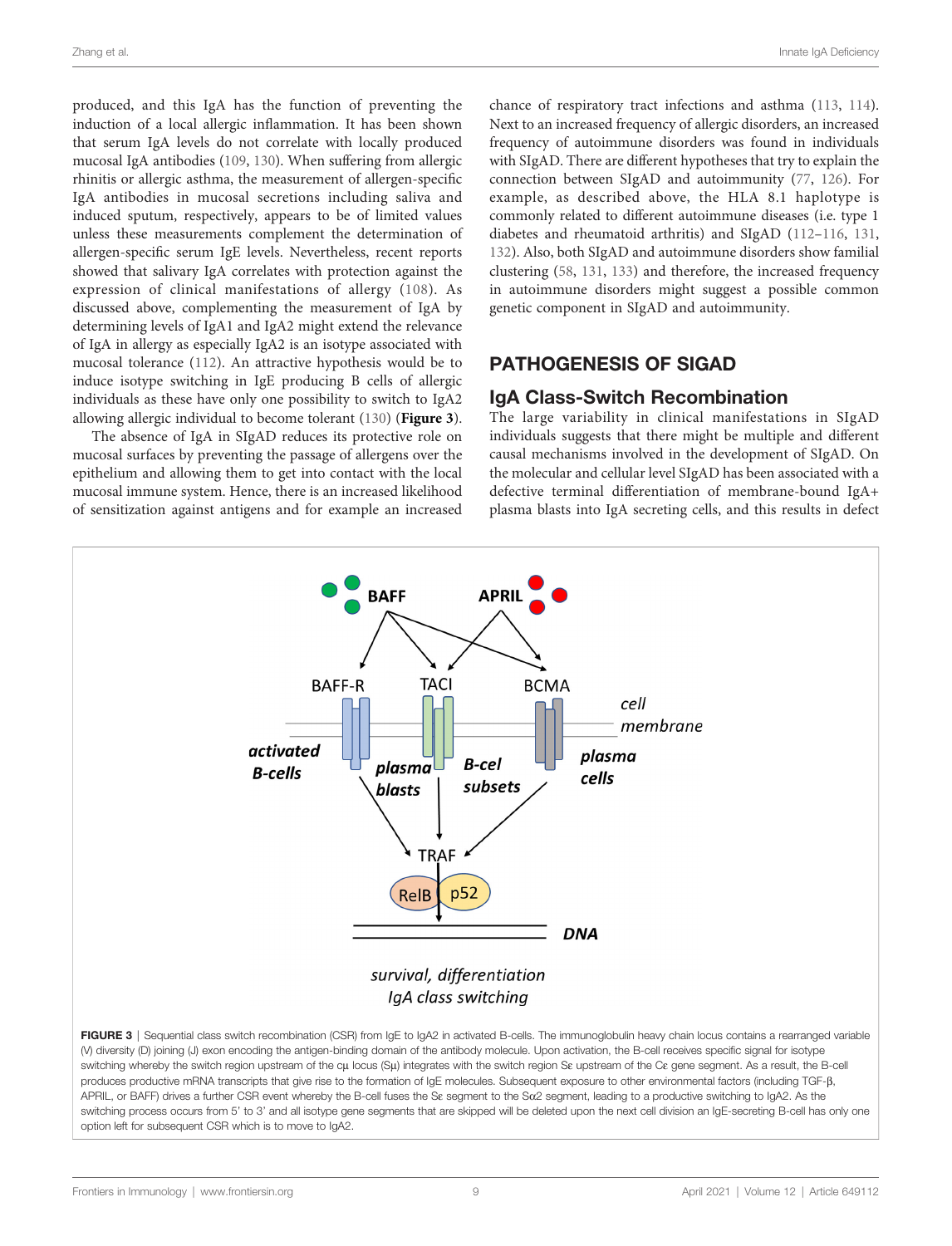in the survival of IgA-secreting plasma cells, different T cell abnormalities, an impaired cytokine network, and a defect in the IgA class switching process ([121](#page-15-0), [134](#page-15-0)–[136](#page-15-0)). IgA+ memory B cells (CD27+) in the intestine originate mainly from TI responses and are characterized by high IgA2 usage and increased reactivity to intestinal bacteria. In SIgAD patients a reduction in IgA+ memory B cells was found associated with no defect in class switching and affinity maturation. Therefore, it is suggested that SIgAD patients have defective regulation of the IgA response due to reduced Th1 and Th17 cells and increased blood concentrations of TGF- $\beta$ 1, BAFF and APRIL ([137\)](#page-15-0). In addition, increased numbers of CD27+IgA+ memory B cells were found in a cohort of children (n=729) having ever showed a food allergic reaction over the first 10 years of their life. Food‐ allergic sensitization was associated with 22.5% higher IgA+ but not IgG+ or IgE+ memory B cells, which is explained by the fact that IgE+ B cells are more involved in current and mostly severe atopic disease [\(138\)](#page-15-0). However, it is widely accepted that the main defect in individuals with SIgAD is a defect in the maturation from an IgA expressing (IgA+) B cell into an IgA secreting plasma cell that might be related to the process of alternative splicing of mRNA in IgA-secreting B cells and this results in the generation of membrane bound IgA+ B-cells but not secreted IgA antibodies ([2](#page-12-0)–[4,](#page-12-0) [6](#page-12-0), [27,](#page-12-0) [82,](#page-14-0) [93](#page-14-0)). Although sometimes doubted, more work has substantiated this prevailing explanation of the underlying molecular mechanism of IgA deficiency [\(93](#page-14-0), [94](#page-14-0)). In addition, some gene mutations, like a loss-of- function mutation in TACI, appear to be associated with SIgAD ([106](#page-14-0)). TACI has a crucial role in the generation of humoral immunity, as TACI is involved in the activation of transcription factors like NFAT, AP-1 and NF-k-B, T cell independent antibody responses, isotype switching and the maintenance of antibody-secreting cells [\(3,](#page-12-0) [89](#page-14-0), [117](#page-15-0), [139\)](#page-15-0).

The B cell activating factor (BAFF) is produced in a membrane bound and secreted form, while the proliferationinducing ligand (APRIL) is only produced in a secreted form. BAFF can bind to three different receptors: BAFF-R (BAFFreceptor), TACI, and to BCMA (B cell maturation-antigen). APRIL can bind to TACI and BCMA but not to BAFF-R. BAFF binding to BAFF-R expressed on B-cells, activated Tcells and Tregs induces survival and upregulation of costimulatory molecules enhancing thereby T-cell dependent isotype switching to IgA. BAFF and APRIL binding both to TACI expressed on B-cells, plasma blasts and macrophages induce isotype switching to IgA in a T-cell independent manner. BAFF and APRIL binding to BCMA which is expressed on plasma cells enhances plasma cell survival ([3](#page-12-0), [85](#page-14-0)– [87](#page-14-0), [117](#page-15-0)). Alternatively, a functional deficiency of cytokines like IL-4, IL-6, IL-7 and IL-10 might be causally related to the inability of B cells to differentiate into IgA-secreting plasma cells even when they are switched to IgA on the molecular level.

# IgA Production Pathway and Treg Cells

Recently, Bronson et al. ([140](#page-15-0)) performed a meta-analysis on GWAS-based studies in which the affected pathways leading to IgA deficiency are described. This analysis showed an association of several genes within the Kyoto Encyclopedia of Genes and

Genomes (KEGG) pathway "Intestinal Immune Network for IgA production" and with "T regulatory (Treg)" genes. This KEGG pathway analysis contained the following genes with a P value <0.05 in the IgA deficiency meta-analysis: genes encoding inflammatory and immunoregulatory cytokines (IL-2, IL-4, IL-6, IL- 10, IL-15, APRIL, BAFF), genes encoding B and T cells surface molecules (TACI, CD40, IL-15R, CD28, ICOS, ICOSLG), genes encoding gut-homing receptors on lymphocytes (ITGA4, CCR9, MADCAM-1, CXCL12, CCL28,  $LT\beta$ R, MAP3KI4) and genes encoding a DNA deaminase (AID) which is required for B cell class switch recombination. These data suggest that several of these genes involved in IgA production might contribute to the development of SIgAD [\(117](#page-15-0), [139,](#page-15-0) [140](#page-15-0)).

Not only an association with the IgA production pathway was found, but also with the formation and functioning of Tregs. Tregs are present in substantial numbers in the intestinal mucosa and produce cytokines, including  $TGF\beta$  and IL-10, which are important in IgA production ([117](#page-15-0), [140](#page-15-0)). Cong et al. ([141\)](#page-15-0) found that depletion of Treg cells decreased the formation of IgA+ B cells, total IgA and hence the intestinal IgA responses. In addition, it was shown that repletion of T cell-deficient mice with Tregs increased total intestinal IgA production. Based on these findings it was suggested that Tregs are major helpers for induction and maintenance of B-cells eliciting a T cell dependent IgA response in the intestinal mucosa. Any deficiency or polymorphisms in IL-10 or reduction in the number or activity of Tregs might thus contribute to the development of IgA deficiency. However, a defect in Tregs would probably cause many more immunological problems, because of their wide and important role. Local intestinal mucosa problems with Tregs, could then result in SIgAD only. However, further research is necessary into the possible association between Tregs and SIgAD.

# EPIGENETICS AND ENVIRONMENTAL FACTORS

# Epigenetic Modification of TNFRSF13 in SIgAD

In addition to the putatively involved genes and genetic abnormalities in SIgAD, environmental factors, including infections, can modify the transcriptional activity of these genes contributing to further disease development. In particular, the TNFRSF13 gene was shown to be modulated by epigenetic influences and thereby contributing to SIgAD. The main mechanism on which the epigenetic changes are based is the altered methylation state of the TNFRSF13B and TNFRSF13C genes which correlates to the expression levels of mRNA for TACI and BAFF- R and the presence of IgA levels, respectively. In dogs suffering from inflammatory bowel disease (IBD) associated with significantly decreased levels of IgA, the expression levels of IgA were associated with the DNA methylation state of the TNFRSF13B and TNFRSF13C genes and the mRNA expression levels of TACI and BAFF-R ([141\)](#page-15-0).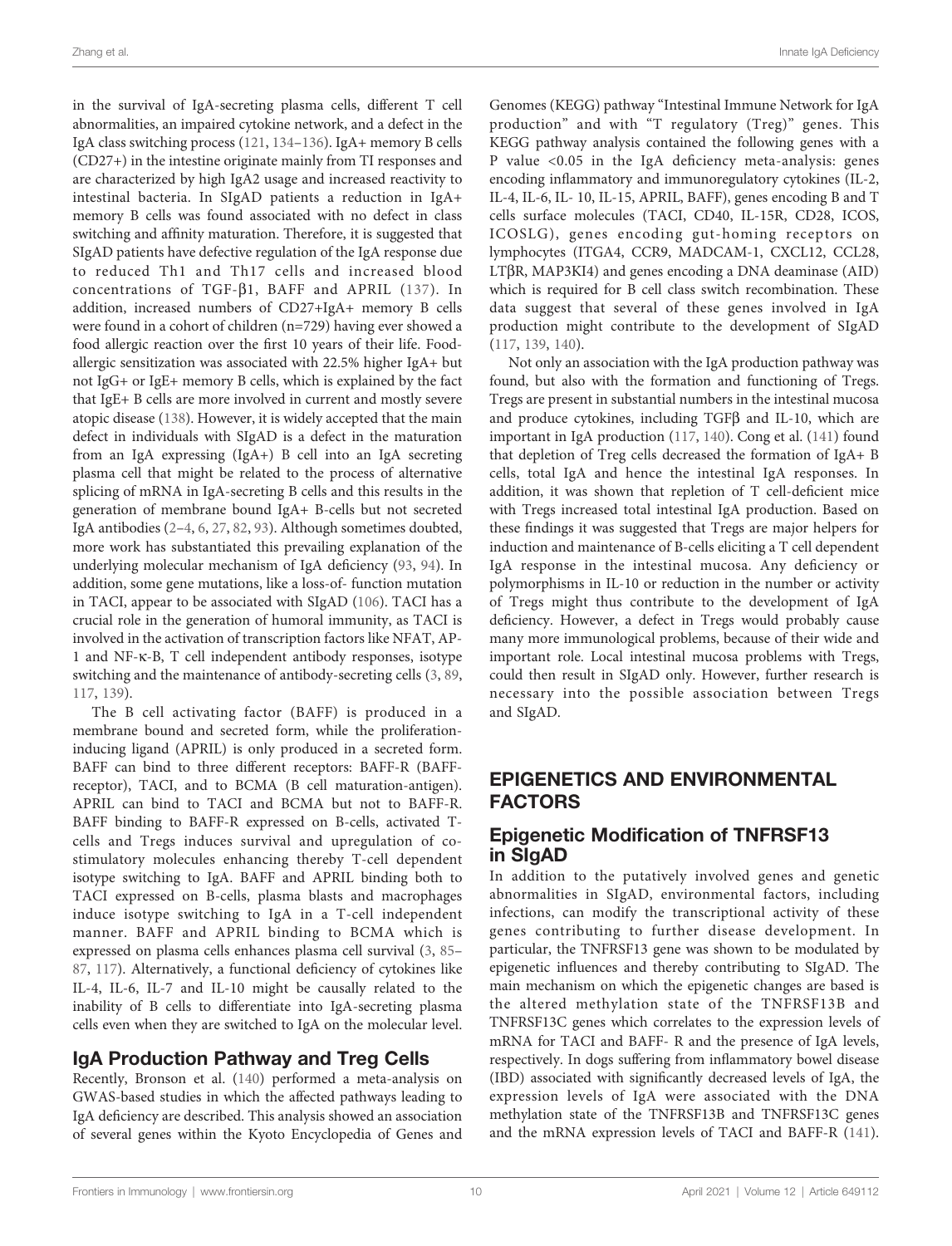The observed decrease in the mRNA expression of TACI and BAFF-R in the duodenal mucosa, were complemented with a hypermethylation of CpG islands in the genes of TNFRSF13B and TNFRSF13C, respectively. The degree of methylation of TNFRSF13B and TNFRSF13C showed a significant negative correlation with the mRNA expression level of TACI and BAFF-R in these canine B cells in the duodenum. Similarly, a negative correlation was observed between the methylation status of TNFRSF13B and serum IgA levels, while at the same time a positive correlation was found between the mRNA expression levels of TACI and serum IgA levels. However, these authors failed to find any significant correlation with BAFF-R and only further research can explain these complex findings ([141](#page-15-0)).These results thus show that mRNA expression of TACI (and probably also BAFF-R) is regulated by the methylation degree of their corresponding genes in B cells of dogs. Whether this is also the case in humans with SIgAD, needs to be further investigated. This might be relevant as dogs with low IgA levels do show a very similar disease phenotype as humans with IgA deficiency. Furthermore, several genetic abnormalities have already been found in the TNFRSF13B gene in some individuals with CVID and IgA deficiency ([91](#page-14-0), [93](#page-14-0)), pointing to a role of TNFRSF13B in the development of IgA deficiency (and CVID) in some individuals. When correlations between TNFRSF13B (and TNFRSF13C), TACI (and BAFF-R), and IgA levels would be found in individuals with SIgAD, this would provide evidence for epigenetics being crucially involved in the development of SIgAD. Potentially, modulation of the expression of TACI and BAFF-R via increase in demethylation could aid in diagnostics and provide a rationale for novel immunotherapeutic treatment.

#### Gut Microbiota Influence on IgA Levels

The gastrointestinal tract, being the largest mucosal surface area of the body, contains the most diverse microbiota composition ([142](#page-15-0)). By using germ-free (GF) animals it was shown that the gut microbiota influences IgA levels, and the number and cellularity of gut mucosa associated Peyers Patches (PP) [\(143](#page-15-0)–[145](#page-15-0)). GF mice are characterized by a decrease in the number of plasma cells and a decrease in circulating IgA levels. In addition, Bauer et al. found that the spleen of GF mice contains fewer and smaller germinal centers compared to normal mice and thereby a decrease in fully mature B cells and number of sIgA producing B cells [\(145\)](#page-15-0). However, further research is necessary to prove this hypothesis.

In patients with SIgAD a reduced diversity in microbiota composition or dysbiosis was observed in the intestines, although this did not lead to profound changes in the composition of the fecal microbiota ([146](#page-15-0)). Compared to healthy controls, the lack of IgA antibodies was correlated to the partly compensation by IgM antibodies, the shift from commensal bacteria to more proinflammatory microbial species, and the presence of activated Th17 cells related to the induction of inflammation in the intestinal mucosa [\(147](#page-16-0)). At the systemic level, IgG antibodies are found in SIgAD patients that are specific for bacterial and display anti-inflammatory activity [\(148\)](#page-16-0). These results suggest that secretory IgA antibodies control the composition of the gut microbiota and ensure a stable and non-inflammatory condition

in the gastrointestinal mucosa. Specific microbiota, including segmented filamentous bacteria (SFB) induce the development and rapid growth of Peyer's patches, and the formation of other lymphoid tissues in the host ([149](#page-16-0), [150](#page-16-0)). By activating the intestinal immune system, a drastic increase in fecal concentration of sIgA was observed while at the same time the number and activity of IgA secreting B-cells is increased [\(151,](#page-16-0) [152\)](#page-16-0). Both T-cell dependent and T-cell independent production of sIgA occur also in SFB mono-associated mice [\(149,](#page-16-0) [150](#page-16-0)). The relevance of interaction between gut microbiota and the developing immune system is further illustrated by microbiota that induce mucosal Th17 cells in the gut and levels of IgA ([153\)](#page-16-0). Bacteroides fragilis is one of the more common bacterial strains in the human gut and supplementation influenced the intestinal microbial community by producing a biofilm associating with the gut epithelium [\(153\)](#page-16-0). Despite its associations with disease, B. fragilis also promotes immune tolerance in the gut by expressing polysaccharide A, which drives regulatory T cells to produce IL-10, crucial for maintaining immune tolerance [\(153](#page-16-0)–[155](#page-16-0)). Prolonged inflammation in a sick individual may give rise to B. fragilis strains that are distinct from those found in a healthy individual. A positive association can be seen in allergy for peanuts and tree nuts with Bacteroides fragilis, increased the abundance of butyrate-producing bacteria, which in turn suppress the inflammatory responses triggered by Th2 cytokines ([148](#page-16-0)–[150\)](#page-16-0). There is an individual heterogeneity in strains of B fragilis which might be due to reflect adaptation to diet- or host-derived glycans ([153\)](#page-16-0).Lastly, the short chain fatty acid butyrate, which is produced by multiple different bacteria that ferment dietary fibers, can indirectly induce Tregs [\(153](#page-16-0)– [155](#page-16-0)). These examples thus illustrate the importance of the microbiota in relation to the development and the function of the gut-associated mucosal immune system and the local production of IgA ([156](#page-16-0)). Since the gut microbiota is so important, IgA deficiency might also result from a lack of relevant microbiota required for triggering IgA production. If indeed the microbiota play a role in IgA productions, the question which specific microorganisms play this role and can potentially be used as treatment needs to be further investigated.

### Gender, Age and Seasonal Effects on IgA Deficiency

Not only gut microbiota seems to influence IgA levels, but also other factors might influence IgA levels. For example, Weber-Mzell et al. ([157](#page-16-0)) have tested a group of 7293 healthy Caucasians (5020 men and 2264 women) and showed the influence of seasons, age and/or gender on serum IgA levels. In addition, they found that men have a higher prevalence of serum IgA deficiency and that the prevalence of serum IgA deficiency is lowest in winter. However, an explanation for these observations is lacking. In addition, there are studies that have not found any seasonal influence ([158,](#page-16-0) [159\)](#page-16-0). Because of the varying results regarding seasonal influence, it is likely that the influence of the seasons is small and contributes little to the development of IgA deficiency. Probably not only the seasonal influence is small, but also the influence of gender and age.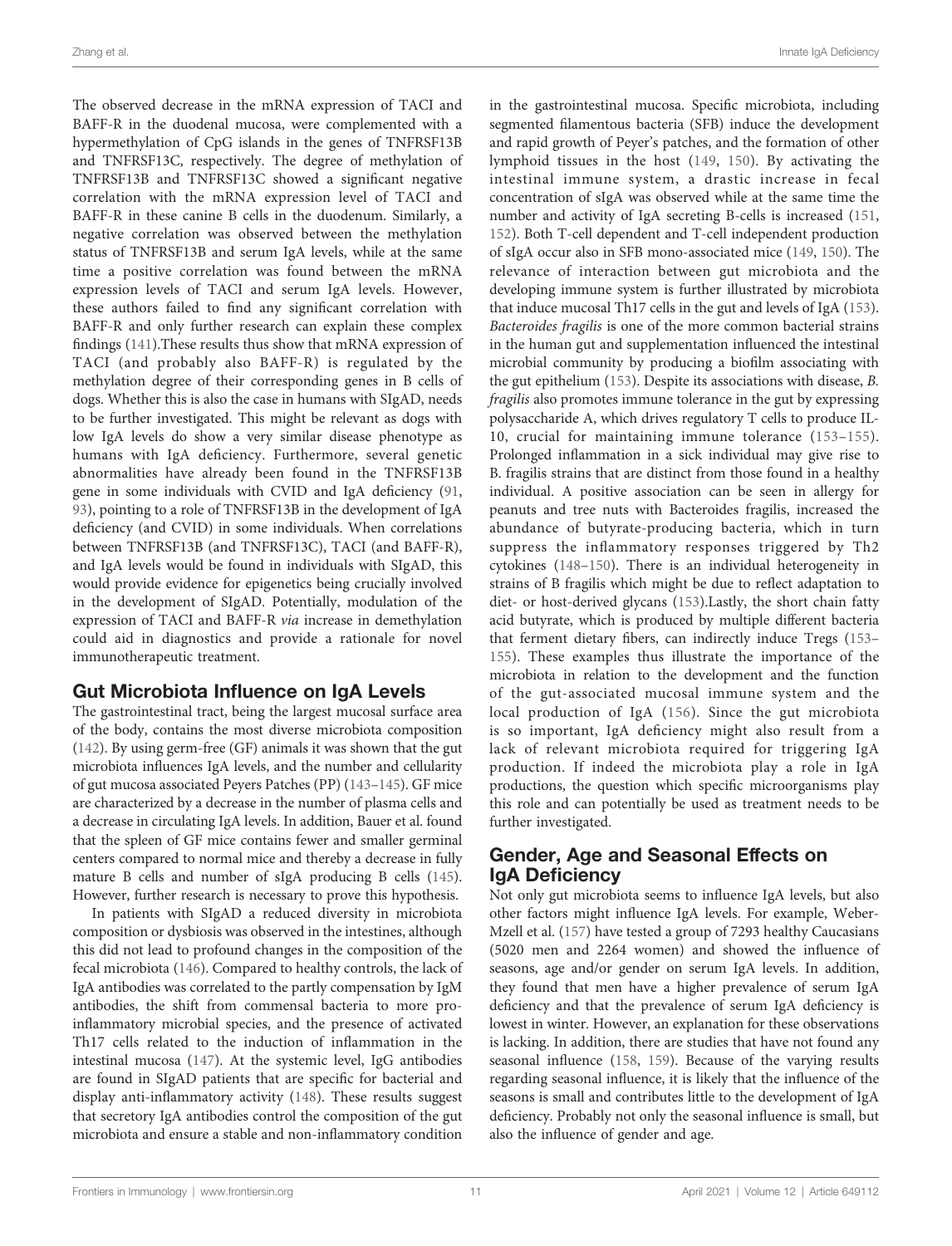# PUTATIVE SIGAD TREATMENTS

# Current Treatment

Currently, no specific treatment for patients with clinical symptoms of SIgAD is available. The treatments used are limited to the management of associated diseases, because replacement of IgA is not possible ([3](#page-12-0)). Thereby, the question remains if replacement of IgA will be beneficial, because IgA has a relatively short half-life of 6-7 days in circulation. The type of treatment which is used depends on the (severity of the) clinical symptoms of an individual. Treatments that are used are for example, prophylactic antibiotic therapy to decrease the risk of infections ([160,](#page-16-0) [161\)](#page-16-0) and intravenous or subcutaneous administration of gammaglobulins which aims to increase (protective) IgG antibody levels. Patients with SIgAD displaying recurrent upper respiratory tract infections may benefit from at least a 6-month treatment with prophylactic antibiotics. Children with SIgAD that display seasonal patterns of infections in the winter period may benefit from receiving prophylactic antibiotics. Despite the use of prophylactic antibiotics, some patients with SIgAD continue to have recurrent infections which can be treated with intravenous immunoglobulin replacement therapy although this treatment remains controversial. IgG subclass levels should be monitored in children around one year of age and during further development and including specific IgG subclass responses to selected polysaccharide and protein antigens. This allows to determine whether these children could benefit from treatment with intravenous immunoglobulin preparations, although this has not been described yet.

# Retinoic Acid and Vitamin D

It is likely that SIgAD is based on a defect in the process of IgA class switching and therefore a hypothetical treatment based on retinoic acid (RA) is proposed. RA is a major vitamin A metabolite and high levels of RA can promote B cell class switching to IgA, and thereby increase the IgA production potential ([162](#page-16-0)). However, whether RA directly influences class switching [\(163\)](#page-16-0) or enhances the proliferation and differentiation of switched IgA plasma blasts ([164,](#page-16-0) [165\)](#page-16-0) remains to be established. It also appears that RA synergizes with other factors in the gut ([147](#page-16-0)) that might promote IgA production. Next to this, RA might even be used in combination with vitamin D, because vitamin D induces Tregs and Tregs might also be involved in the development of SIgAD. In summary, RA is somehow positively involved in IgA production and might perhaps (in combination with vitamin D) be used as treatment for SIgAD. However, no literature is available yet on this subject.

# Gut Microbiota: Bacteroides Fragilis and Butyrate

The gut microbiota might be used as a treatment for immunodeficiencies or other immune-related diseases because of their crucial role in the development and functioning of the mucosal immune system. The microbiota and the intestinal immune system display a high level of tolerance which is mediated by high numbers of Treg that are also implicated in the induction and maintenance of intestinal IgA B cell responses. Similarly, SIgAD is associated with Tregs genes based on their pathway analysis ([117,](#page-15-0) [140\)](#page-15-0). In addition, it was described that Bacteroides fragilis and the short chain fatty acid butyrate, which is produced by a variety of bacteria, induce Tregs formation (156-158. Together these observations suggest that Bacteriodes fragilis (or a closely related species that does occur in humans) and the short chain fatty acid butyrate could be potential candidates for the treatment of SIgAD via Treg induction. Induction of increased numbers and functioning of Tregs might potentially provide a treatment option for SIgAD [\(166](#page-16-0)–[168\)](#page-16-0)

# Novel Treatment Option: TNFRSF13

Defective IgA class switching might still be the main molecular defect in SIgAD. TACI is involved in T cell independent class switching and hence, a mutation in TACI could be involved in SIgAD. Several studies have found mutations in TNFRSF13B and abnormalities in the methylation of TNFRSF13B which support the involvement of TACI. Polymorphisms in TNFRSF13B are likely to affect parts of the innate and the adaptive immune system. It was previously suggested that whenever a TNFRSF13B mutation and an immunodeficiency profile were present, these patients also suffered from SIgAD. In addition one SIgAD patients was indeed identified that also had a TNFRSF13B mutation [\(169,](#page-16-0) [170\)](#page-16-0). Recently, however, the presence of at least one mutation in the TNFRSF13B gene was found in 13% of SIgAD patients ([171](#page-16-0)). Most mucosal IgA is generated from T-cell independent antibody generation which is driven by TNFRSF13 that promotes the differentiation of plasma cells [\(172](#page-16-0)). TNFRSF13B polymorphisms are considered to be associated with SIgAD [\(3\)](#page-12-0) and these polymorphisms are maintained in population by the adaptive capacity of microbiota to mucosal IgA antibodies ([173](#page-16-0)). Therefore, TNFRSF13 appears to be a good candidate gene in the development of SIgAD and inducing the expression of TACI via demethylation of the relevant DNA sites could provide a rational target for novel therapeutics ([174\)](#page-16-0).

As also Tregs might be involved in the development of SIgAD, the combination of these two possible candidates could provide a novel treatment can be obtained by being based on the combination of the vitamin A derivate RA, which can improve IgA production and vitamin D, which can induce Tregs. The major advantage of this treatment is the fact that this treatment is specific for SIgAD, because RA selectively acts on IgA production. Other proposed treatments, for example based on the use of IL21 or combinations of activation of CD40 by CD40L or agonistic anti-CD40 antibodies, IL-4 and IL10 ([54\)](#page-13-0) are less isotype-specific as these cytokines act on more immune mechanisms besides IgA production. Such a treatment is safe and easy to administer because vitamin A is already present in a great variety of food, like different vegetables, and vitamin D can be obtained from the sun exposure or by supplements. However, at this point in research, it is known that RA positively influences IgA production of normal functional B cells. The question remains if RA would also increase IgA production in defective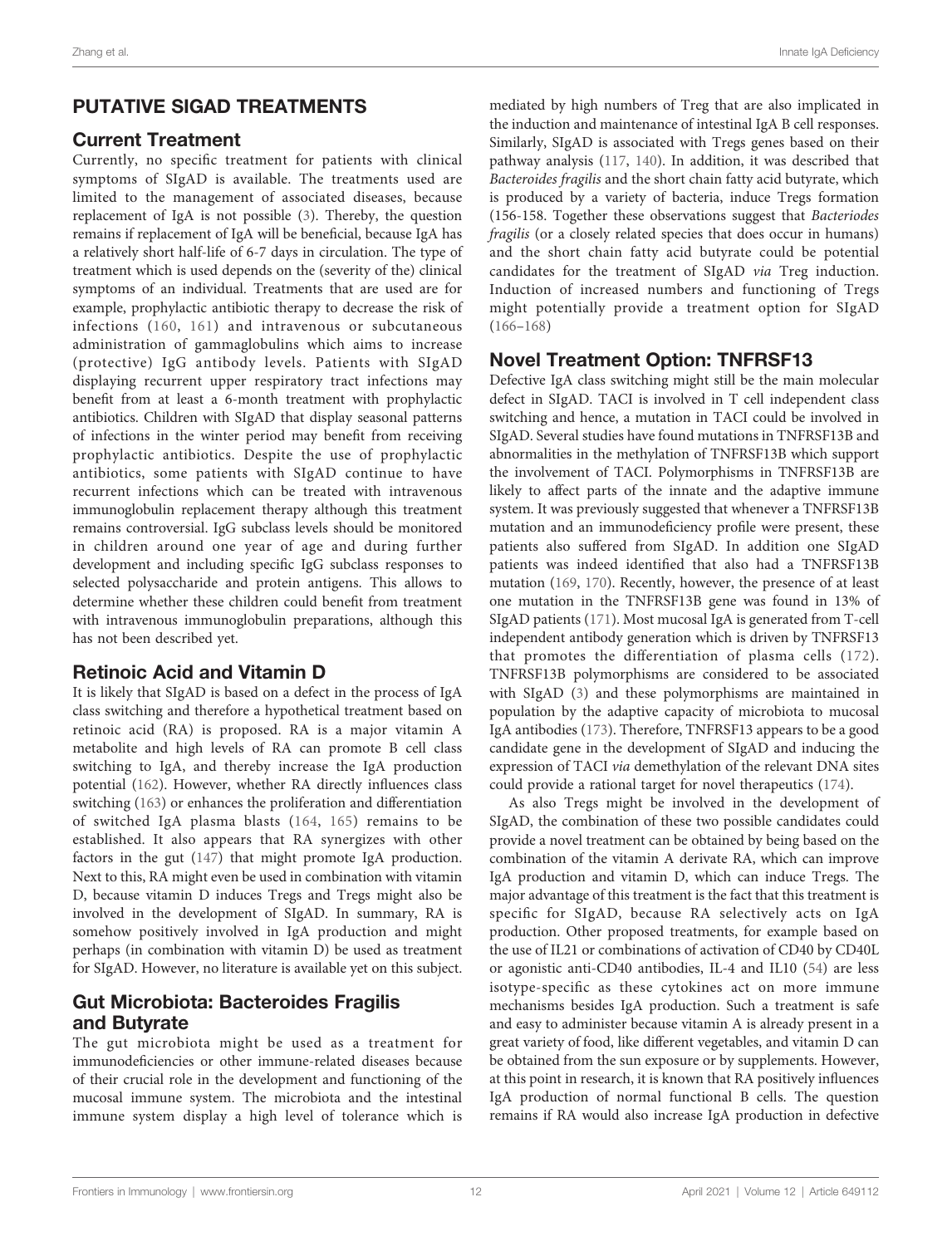<span id="page-12-0"></span>B cells of individuals with SIgAD and thus research needs to be done to determine this.

# **CONCLUSION**

In conclusion, selective IgA deficiency is increasingly recognized as a condition which involves specific aberrations in both the innate and the adaptive immune response. TACI might be a novel therapeutic candidate involved in the development of SIgAD via a defect in IgA class switching. TACI is involved at the very beginning of the IgA production pathway, leading to the secretion of IgA. Because of this early involvement of TACI many other factors could influence the IgA production pathway, including Tregs, HLA genes and the methylation status of selected genes. The contribution of each of these factors, many of which belong to the innate immune system, can contribute to the variation in the clinical manifestations and this involvement needs to be investigated further. In addition, so far only associations rather than causal relations between susceptibility

# **REFERENCES**

- 1. Woof JM, Kerr MA. The Function of Immunoglobulin A in Immunity. J Pathol (2006) 208:270– 282. doi: [10.1002/path.1877](https://doi.org/10.1002/path.1877)
- 2. Yel L. Selective IgA Deficiency. J Clin Immunol (2010) 30:10–6. doi: [10.1007/](https://doi.org/10.1007/s10875-009-9357-x) [s10875-009-9357-x](https://doi.org/10.1007/s10875-009-9357-x)
- 3. Vo Ngoc DTL, Krist L, van Overveld FJ, Rijkers GT. The Long and Winding Road to IgA Deficiency: Causes and Consequences. Expert Rev Clin Immunol (2017) 13:371–82. doi: [10.1080/1744666X.2017.1248410](https://doi.org/10.1080/1744666X.2017.1248410)
- 4. Lawton AR, Royal SA, Self KS, Cooper MD. IgA Determinant on Blymphocytes in Patients With Deficiency of Circulating Iga. J Lab Clin Med (1972) 80:26– 33.
- 5. Abolhassani H, Aghamohammadi A, Hammarström L. Monogenic Mutations Associated With IgA Deficiency. Expert Rev Clin Immunol (2016) 12:1321–35. doi: [10.1080/1744666X.2016.1198696](https://doi.org/10.1080/1744666X.2016.1198696)
- 6. Stavnezer J, Guikema JEJ, Schrader CE. Mechanism and Regulation of Class Switch Recombination. Annu Rev Immunol (2008) 26:261–92. doi: [10.1146/](https://doi.org/10.1146/annurev.immunol.26.021607.090248) [annurev.immunol.26.021607.090248](https://doi.org/10.1146/annurev.immunol.26.021607.090248)
- 7. Cunningham-Rundles C. Physiology of IgA and IgA Deficiency. J Clin Immunol (2001) 21:303–9. doi: [10.1023/A:1012241117984](https://doi.org/10.1023/A:1012241117984)
- 8. Kerr MA. The Structure and Function of Human Iga. Biochem J (1990) 271:285–96. doi: [10.1042/bj2710285](https://doi.org/10.1042/bj2710285)
- 9. Brown TA, Mestecky J. Immunoglobulin A Subclass Distribution of Naturally Occurring Salivary Antibodies to Microbial Antigens. Infect Immun (1985) 49:459–62. doi: [10.1128/IAI.49.2.459-462.1985](https://doi.org/10.1128/IAI.49.2.459-462.1985)
- 10. Spencer J, Sollid LM. The Human Intestinal B- Cell Response. Mucosal Immunol (2016) 9:1113–24. doi: [10.1038/mi.2016.59](https://doi.org/10.1038/mi.2016.59)
- 11. Corthésy B. Roundtrip Ticket for Secretory IgA: Role in Mucosal Homeostasis? J Immunol (2007) 178:27–32. doi: [10.4049/jimmunol.178.1.27](https://doi.org/10.4049/jimmunol.178.1.27)
- 12. Gregory RL. The Biological Role and Clinical Implications of Iga. Lab Med (1994) 25:724–8. doi: [10.1093/labmed/25.11.724](https://doi.org/10.1093/labmed/25.11.724)
- 13. Chintalacharuvu KR, Chuang PD, Dragoman A, Fernandez CZ, Qiu J, Plaut AG, et al. Cleavage of the Human Immunoglobulin A1 (Iga1) Hinge Region by IgA1 Proteases Requires Structures in the Fc Region of Iga. Infect Immun (2003) 71(5):2563–70. doi: [10.1128/IAI.71.5.2563-2570.2003](https://doi.org/10.1128/IAI.71.5.2563-2570.2003)
- 14. Rizk DV, Maillard N, Julian BA, Knoppova B, Green TJ, Novak J, et al. The Emerging Role of Complement Proteins as a Target for Therapy of IgA Nephropathy. Front Immunol (2019) 10:504. doi: 10.3389/fi[mmu.2019.00504](https://doi.org/10.3389/fimmu.2019.00504)
- 15. Breedveld A, van Egmond M. IgA and FcaRI: Pathological Roles and Therapeutic Opportunities. Front Immunol (2019) 10:553. doi: [10.3389/](https://doi.org/10.3389/fimmu.2019.00553) fi[mmu.2019.00553](https://doi.org/10.3389/fimmu.2019.00553)

genes and SIgAD are described and further knowledge on the underlying genetic causes and the molecular defect in IgA class switching is needed. This knowledge might set the stage for the rational design of novel therapeutics and treatments.

# AUTHOR CONTRIBUTIONS

HS and JL conceived the subject and structure of the review. DO and JZ performed most of the literature search. All authors agree to be accountable for the content of the work. All authors contributed to the article and approved the submitted version.

# FUNDING

JZ was funded by a scholarship from the Chinese Scholarship Council, nr 201803250028 and currently on a sandwich PhD project from the Chinese Academy of Agricultural Sciences and Wageningen University.

- 16. Wines BD, Hogarth PM. IgA Receptors in Health and Disease. Tissue Antigens (2006) 68:103–14. doi: [10.1111/j.1399-0039.2006.00613.x](https://doi.org/10.1111/j.1399-0039.2006.00613.x)
- 17. Rios D, Wood MB, Li J, Chassaing B, Gewirtz AT, Williams IR. Antigen Sampling by Intestinal M Cells is the Principal Pathway Initiating Mucosal IgA Production to Commensal Enteric Bacteria. Mucosal Immunol (2016) 9:907–16. doi: [10.1038/mi.2015.121](https://doi.org/10.1038/mi.2015.121)
- 18. Mestecky J, Russel MW, Jackson S, Brown TA. The Human IgA System: A Reassessment. Clin Immunol Immunopathol (1986) 40:105–14. doi: [10.1016/](https://doi.org/10.1016/0090-1229(86)90073-5) [0090-1229\(86\)90073-5](https://doi.org/10.1016/0090-1229(86)90073-5)
- 19. Mathias A, Corthesy B. Recognition of Gram- Positive Intestinal Bacteria by Hybridoma- and Colostrum-Derived Secretory Immunoglobulin A is Mediated by Carbohydrates. J Biol Chem (2011) 286:17239–47. doi: [10.1074/jbc.M110.209015](https://doi.org/10.1074/jbc.M110.209015)
- 20. Bidgood SR, Tam JC, McEwan WA, Mallery DL, James LC. Translocalized Iga Mediates Neutralization and Stimulates Innate Immunity Inside Infected Cells. Proc Natl Acad Sci USA (2014) 111:13463–8. doi: [10.1073/](https://doi.org/10.1073/pnas.1410980111) [pnas.1410980111](https://doi.org/10.1073/pnas.1410980111)
- 21. Mantis NJ, Rol N, Corthesy B. Secretory Iga's Complex Roles in Immunity and Mucosal Homeostasis in the Gut. Mucosal Immunol (2011) 4:603– 611. doi: [10.1038/mi.2011.41](https://doi.org/10.1038/mi.2011.41)
- 22. Monteiro RC, Van De Winkel JG. Iga Fc Receptors. Annu Rev Immunol (2003) 21:117–204. doi: [10.1146/annurev.immunol.21.120601.141011](https://doi.org/10.1146/annurev.immunol.21.120601.141011)
- 23. Roos A, Bouwman LH, van Gijlswijk-Janssen DJ, Faber-Krol MC, Stahl GL, Bradford BM, et al. Human IgA Activates the Complement System Via the Mannan- Binding Lectin Pathway. J Immunol (2001) 167:2861–8. doi: [10.4049/jimmunol.167.5.2861](https://doi.org/10.4049/jimmunol.167.5.2861)
- 24. Monteiro RC, Kubagawa H, Cooper MD. Cellular Distribution, Regulation, and Biochemical Nature of an Fc Alpha Receptor in Humans. J Exp Med (1990) 171:597–613. doi: [10.1084/jem.171.3.597](https://doi.org/10.1084/jem.171.3.597)
- 25. Klose CS, Artis D. Innate Lymphoid Cells as Regulators of Immunity, Inflammation and Tissue Homeostasis. Nat Immunol (2016) 17(7):765–74. doi: [10.1038/ni.3489](https://doi.org/10.1038/ni.3489)
- 26. Macpherson A, McCoy KD KD, Johansen F-E F-E, Brandtzaeg P. The Immune Geography of IgA Induction and Function. Mucosal Immunol (2008) 1(1):11–22. doi: [10.1038/mi.2007.6](https://doi.org/10.1038/mi.2007.6)
- 27. Den Hartog G, Van Osch TLJ, Vos M, Meijer B, Savelkoul HFJ, Van Neerven RJJ, et al. BAFF Augments IgA2 and IL-10 Production by TLR7/8 Stimulated Total Peripheral Blood B Cells. Eur J Immunol (2018) 48(2):283–92. doi: [10.1002/eji.201646861](https://doi.org/10.1002/eji.201646861)
- 28. Melo-Gonzalez, Kammoun H, Evren E, Dutton EE, Papadopoulou M, Bradford BM, et al. Antigen-Presenting ILC3 Regulate T Cell–Dependent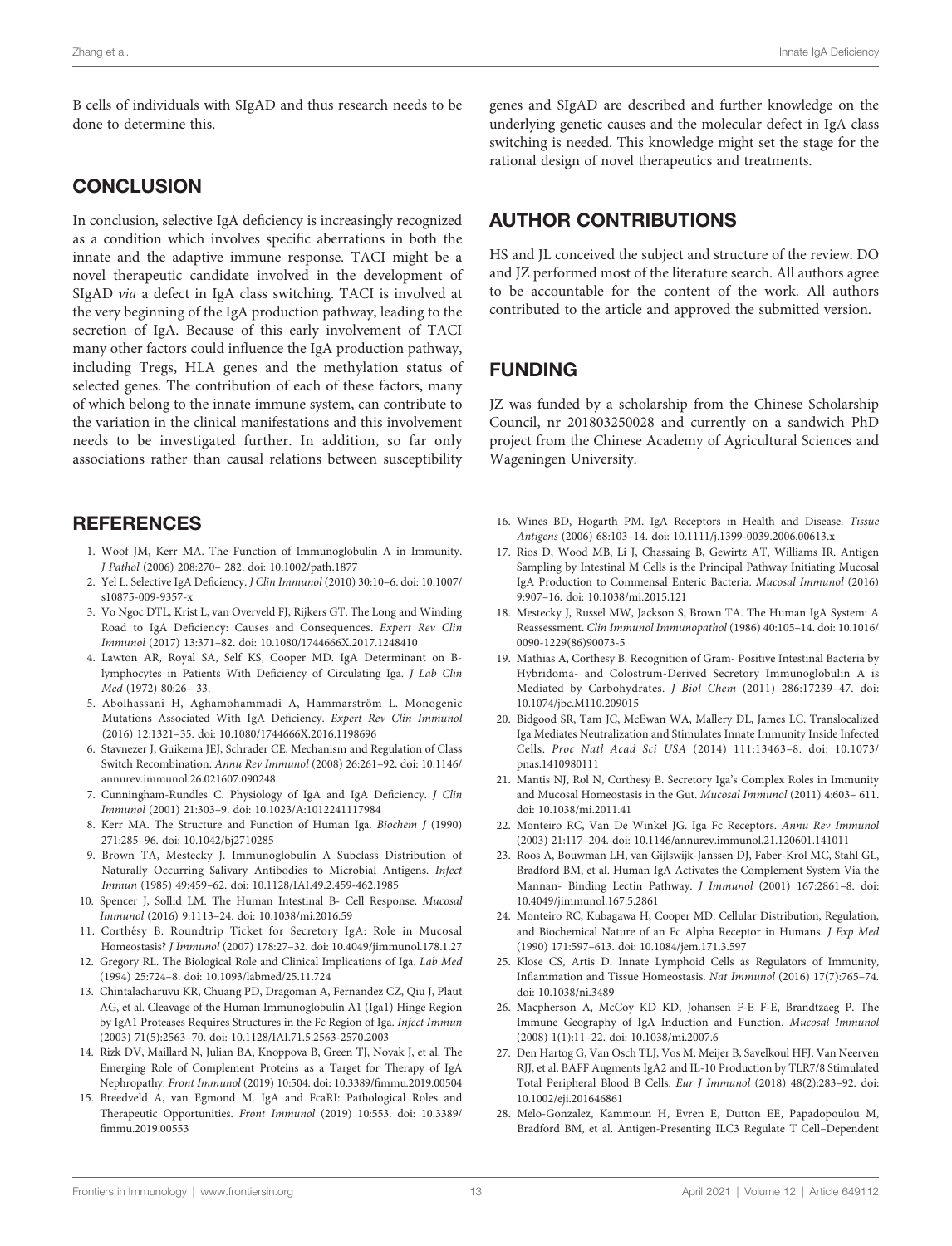<span id="page-13-0"></span>IgA Responses to Colonic Mucosal Bacteria. J Exp Med J Exp Med (2019) 216 (4):728–42. doi: [10.1084/jem.20180871](https://doi.org/10.1084/jem.20180871)

- 29. Reust CE. Evaluation of Primary Immunodeficiency Disease in Children. Am Fam Phys (2013) 87(11):773–8.
- 30. Latiff AH, Kerr MA. The Clinical Significance of Immunoglobulin A Deficiency. Ann Clin Biochem (2007) 44:131–9. doi: [10.1258/](https://doi.org/10.1258/000456307780117993) [000456307780117993](https://doi.org/10.1258/000456307780117993)
- 31. De Goffau MC, Lager S, Sovio U, Gaccioli F, Cook E, Peacock SJ, et al. Human Placenta has No Microbiome But can Harbour Potential Pathogens. Nature (2019) 572(7769):329–34. doi: [10.1038/s41586-019-1451-5](https://doi.org/10.1038/s41586-019-1451-5)
- 32. Järvinen KM, Laine ST, Järvenpää AL, Suomalainen HK. Does Low Iga in Human Milk Predispose the Infant to Development of Cow's Milk Allergy? Pediatr Res (2000) 48:457–62. doi: [10.1203/00006450-200010000-00007](https://doi.org/10.1203/00006450-200010000-00007)
- 33. Seppo AE, Savilahti EM, Berin MC, Sampson HA, Järvinen KM. Breast Milk IgA to Foods has Different Epitope-Specificity Than Serum IgA – Evidence for Entero-Mammary Link for Food-Specific IgA? Clin Exp Allergy (2017) 47 (10):1275–84. doi: [10.1111/cea.12945](https://doi.org/10.1111/cea.12945)
- 34. Konstantinou GN, Nowak-Węgrzyn A, Bencharitiwong R, Bardina L, Sicherer SH, Sampson HA. Egg-White-Specific IgA and IgA2 Antibodies in Egg-Allergic Children: Is There a Role in Tolerance Induction? Pediatr Allergy Immunol (2014) 25:64–70. doi: [10.1111/pai.12143](https://doi.org/10.1111/pai.12143)
- 35. Burris AD, Pizzarello C, Järvinen KM. Immunologic Components in Human Milk and Allergic Diseases With Focus on Food Allergy. Semin Perinatol (2020) 45(151386):1–9. doi: [10.1016/j.semperi.2020.151386](https://doi.org/10.1016/j.semperi.2020.151386)
- 36. Walkovich K, Connelly JA. Primary Immunodeficiency in the Neonate: Early Diagnosis and Management. Semin Fetal Neonatal Med (2016) 21 (1):35–43. doi: [10.1016/j.siny.2015.12.005](https://doi.org/10.1016/j.siny.2015.12.005)
- 37. Esser MM. IgA Deficiency: Facts and Fallacies. Curr Allergy Clin Immunol (2015) 28:138–41.
- 38. Wang N, Hammarström L. IgA Deficiency: What is New? Curr Opin Allergy Clin (2012) 12:602–8. doi: [10.1097/ACI.0b013e3283594219](https://doi.org/10.1097/ACI.0b013e3283594219)
- 39. Hanson LA, Söderström R, Nilssen DE, Theman K, Björkander J, Söderström T, et al. Igg Subclass Deficiency With or Without IgA Deficiency. Clin Immunol Immunopathol (1991) 61:S70–77. doi: [10.1016/](https://doi.org/10.1016/S0090-1229(05)80040-6) [S0090-1229\(05\)80040-6](https://doi.org/10.1016/S0090-1229(05)80040-6)
- 40. Levy Y, Nakum A, Segal N, Monselise Y, Danon YL. The Association of Selective IgA Deficiency and IgE Hypogammaglobulinemia. Allergy (2005) 60:836–8. doi: [10.1111/j.1398-9995.2005.00799.x](https://doi.org/10.1111/j.1398-9995.2005.00799.x)
- 41. Ozkan H, Atlihan F, Genel F, Targan S, Gunvar T. Iga and/or IgG Subclass Deficiency in Children With Recurrent Respiratory Infections and its Relationship With Chronic Pulmonary Damage. J Investig Allergol Clin Immunol (2005) 15:69–74.
- 42. Hammarström L. Genetic Approach to Common Variable Immunodeficiency and IgA Deficiency. In: Primary Immunodeficiency Diseases: A Molecular and Genetic Approach (3 ed.) Ed. HD Ochs, CIE Smith and JM Puck. Oxford University Press. (2013) doi: [10.1093/med/](https://doi.org/10.1093/med/9780195389838.003.0028) [9780195389838.003.0028](https://doi.org/10.1093/med/9780195389838.003.0028)
- 43. Hammarstrom L, Persson MAA, Smith CIE. Anti-IgA in Selective IgA Deficiency: In Vitro Effects and Ig Subclass Pattern of Human Anti-Iga. Scand J Immunol (1983) 18:509–13. doi: [10.1111/j.1365-3083.1983.tb00885.x](https://doi.org/10.1111/j.1365-3083.1983.tb00885.x)
- 44. Vassallo RR. Iga Anaphylactic Transfusion Reactions. Part I. Laboratory Diagnosis, Incidence, and Supply of IgA-deficient Products. Immunohematology (2004) 20(4):226–33.
- 45. Munks R, Booth JR. Sokol RJ. A Comprehensive IgA Service Provided by a Blood Transfusion Center. Immunohaematology (1998) 14:155–60.
- 46. Lilic D, Sewell C. Iga Deficiency: What We Should—or Should Not—be Doing. J Clin Pathol (2001) 54:337–8. doi: [10.1136/jcp.54.5.337](https://doi.org/10.1136/jcp.54.5.337)
- 47. Borte S, Janzi M, Pan-Hammarström Q, von Döbeln U, Nordvall L, Winiarski J, et al. Placental Transfer of Maternally-Derived IgA Precludes the Use of Guthrie Card Eluates as a Screening Tool for Primary Immunodeficiency Diseases. PloS One (2012) 7(8):e43419. doi: [10.1371/](https://doi.org/10.1371/journal.pone.0043419) [journal.pone.0043419](https://doi.org/10.1371/journal.pone.0043419)
- 48. Bakker-Zierikzee AM, Tol EA, Kroes H, Alles MS, Kok FJ, Bindels JG. Faecal SIgA Secretion in Infants Fed on Pre- or Probiotic Infant Formula. Pediatr Allergy Immunol (2006) 17(2):134–40. doi: [10.1111/j.1399-](https://doi.org/10.1111/j.1399-3038.2005.00370.x) [3038.2005.00370.x](https://doi.org/10.1111/j.1399-3038.2005.00370.x)
- 49. Urbonas V, Sadauskaite J, Cerkauskiene R, Kaminskas A, Mäki M, Kurppa K. Population-Based Screening for Selective Immunoglobulin A (Iga) Deficiency

in Lithuanian Children Using a Rapid Antibody-Based Fingertip Test. Med Sci Monit (2016) 22:4773–4. doi: [10.12659/MSM.898269](https://doi.org/10.12659/MSM.898269)

- 50. Modell V, Knaus M, Modell F, Roifman C, Orange J, Notarangelo JD. Global Overview of Primary Immunodeficiencies: A Report From Jeffrey Modell Centers Worldwide Focused on Diagnosis, Treatment, and Discovery. Immunol Res (2014) 60:132– 144. doi: [10.1007/s12026-014-8498-z](https://doi.org/10.1007/s12026-014-8498-z)
- 51. Janzi M, Kull I, Sjöberg R, Wan J, Melén E, Bayat N, et al. Selective IgA Deficiency in Early Life: Association to Infections and Allergic Diseases During Childhood. Clin Immunol (2009) 133:78–85. doi: [10.1016/](https://doi.org/10.1016/j.clim.2009.05.014) [j.clim.2009.05.014](https://doi.org/10.1016/j.clim.2009.05.014)
- 52. Singh K, Chang C, Gershwin ME. IgA Deficiency and Autoimmunity. Autoimmun Rev (2014) 13:163–77. doi: [10.1016/j.autrev.2013.10.005](https://doi.org/10.1016/j.autrev.2013.10.005)
- 53. Feng ML, Zhao YL, Shen T, Huang H, Yin B, Liu RZ, et al. Prevalence of Immunoglobulin A Deficiency in Chinese Blood Donors and Evaluation of Anaphylactic Transfusion Reaction Risk. Transfus Med (2011) 21:338–43. doi: [10.1111/j.1365-3148.2011.01082.x](https://doi.org/10.1111/j.1365-3148.2011.01082.x)
- 54. Kanoh T, Mizumoto T, Yasuda N, Koya M, Ohno Y, Uchino H, et al. Selective IgA Deficiency in Japanese Blood Donors: Frequency and Statistical Analysis. Vox Sang (1986) 50:81–86.57. doi: [10.1159/000461396](https://doi.org/10.1159/000461396)
- 55. Rezaei N, Abolhassani H, Kasraian A, Mohammadinejad P, Sadeghi B, Aghamohammadi A. Family Study of Pediatric Patients With Primary Antibody Deficiencies. Iran J Allergy Asthma Immunol (2013) 12:377– 382.
- 56. Cunningham-Rundles C. Genetic Aspects of Immunoglobulin A Deficiency. Adv Hum Genet (1990) 19:235–66. doi: [10.1007/978-1-4757-9065-8\\_4](https://doi.org/10.1007/978-1-4757-9065-8_4)
- 57. Hammarström L, Vorechovsky I, Webster D. Selective IgA Deficiency (SigAD) and Common Variable Immunodeficiency (CVID). Clin Exp Immunol (2000) 120:225–31. doi: [10.1046/j.1365-2249.2000.01131.x](https://doi.org/10.1046/j.1365-2249.2000.01131.x)
- 58. Oen K, Petty R, Schroeder M. Immunoglobulin A Deficiency: Genetic Studies. Tissue Antigens (1982) 19:174–82. doi: [10.1111/j.1399-](https://doi.org/10.1111/j.1399-0039.1982.tb01437.x) [0039.1982.tb01437.x](https://doi.org/10.1111/j.1399-0039.1982.tb01437.x)
- 59. Jörgensen GH, Thorsteinsdottir I, Gudmundsson S, Hammarström L, Ludviksson BR. Familial Aggregation of IgAD and Autoimmunity. Clin Immunol (2009) 131:233–9. doi: [10.1016/j.clim.2008.11.013](https://doi.org/10.1016/j.clim.2008.11.013)
- 60. Koistinen J. Familial Clustering of Selective IgA Deficiency. Vox Sang (1976) 30:181–90. doi: [10.1111/j.1423-0410.1976.tb02811.x](https://doi.org/10.1111/j.1423-0410.1976.tb02811.x)
- 61. Soler-Palacín P, Cobos-Carrascosaa E, Martín-Naldaa A, Caracseghi F, Hernández M, Figueras-Nadala C. Is Familial Screening Useful in Selective Immunoglobulin A Deficiency? Anales Pediatr (2016) 84:70–8. doi: [10.1016/](https://doi.org/10.1016/j.anpede.2015.10.010) [j.anpede.2015.10.010](https://doi.org/10.1016/j.anpede.2015.10.010)
- 62. Vorechovský I, Webster AD, Plebani A, Hammarström L. Genetic Linkage of IgA Deficiency to the Major Histocompatibility Complex: Evidence for Allele Segregation Distortion, Parent- of-Origin Penetrance Differences, and the Role of anti-IgA Antibodies in Disease Predisposition. Am J Hum Genet (1999) 64:1096–109. doi: [10.1086/302326](https://doi.org/10.1086/302326)
- 63. Aghamohammadi A, Cheraghi T, Gharagozlou M, Movahedi M, Rezaei N, Yeganeh M, et al. IgA Deficiency: Correlation Between Clinical and Immunological Phenotypes. J Clin Immunol (2009) 29:130–6. doi: [10.1007/s10875-008-9229-9](https://doi.org/10.1007/s10875-008-9229-9)
- 64. Hammarström L, Lonnqvist B, Ringden O, Smith CI, Wiebe T. Transfer of IgA Deficiency to a Bone- Marrow-Grafted Patient With Aplastic Anaemia. Lancet (1985) 1:778–81. doi: [10.1016/S0140-6736\(85\)91446-1](https://doi.org/10.1016/S0140-6736(85)91446-1)
- 65. Olsson M, Tengvall K, Frankowiack M, Kierczak M, Bergvall K, Axelsson E, et al. Genome-Wide Analyses Suggest Mechanisms Involving Early B-cell Development in Canine IgA Deficiency. PloS One (2015) 10(7):e0133844. doi: [10.1371/journal.pone.0133844](https://doi.org/10.1371/journal.pone.0133844)
- 66. Olsson M, Frankowiack M, Tengvall K, Roosje P, Fall T, Ivansson E, et al. The Dog as a Genetic Model for Immunoglobulin A (IgA) Deficiency: Identification of Several Breeds With Low Serum IgA Concentrations. Vet Immunol Immunopathol (2014) 60:255–9. doi: [10.1016/j.vetimm.](https://doi.org/10.1016/j.vetimm.2014.05.010) [2014.05.010](https://doi.org/10.1016/j.vetimm.2014.05.010)
- 67. Wang N, Shen N, Vyse TJ, Anand V, Gunnarson I, Sturfelt G, et al. Selective IgA Deficiency in Autoimmune Diseases. Mol Med (2011) 17:1383–96. doi: [10.2119/molmed.2011.00195](https://doi.org/10.2119/molmed.2011.00195)
- 68. Ferreira RC, Pan-Hammarström Q, Graham RR, Gateva V, Fontán G, Lee AT, et al. Association of IFIH1 and Other Autoimmunity Risk Alleles With Selective IgA Deficiency. Nat Genet (2010) 42:777–80. doi: [10.1038/ng.644](https://doi.org/10.1038/ng.644)
- 69. Mohammadi J, Ramanujam R, Jarefors S, Rezaei N, Aghamohammadi A, Gregersen PK, et al. IgA Deficiency and the MHC: Assessment of Relative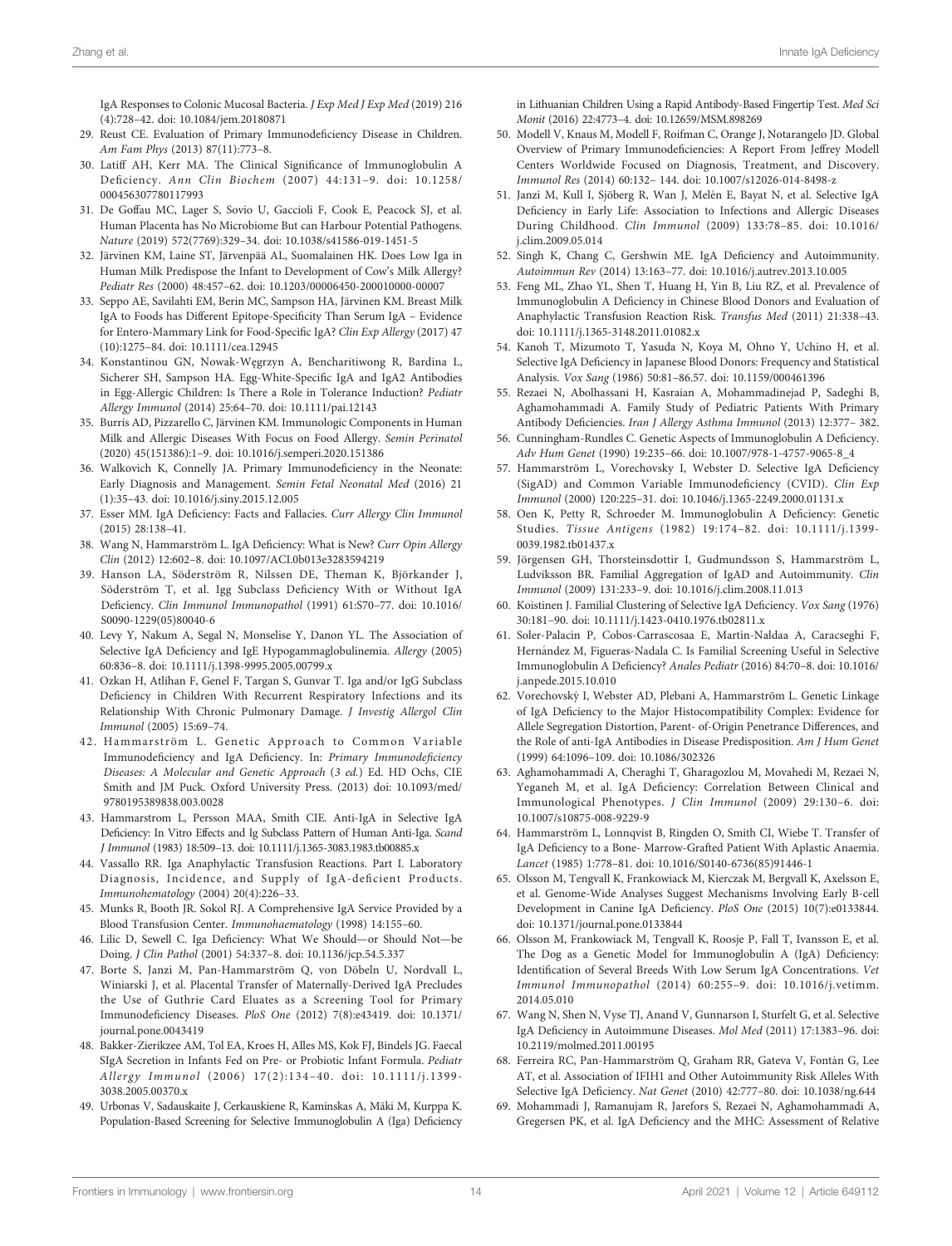<span id="page-14-0"></span>Risk and Microheterogeneity Within the HLA A1 B8 Dr3 (8.1) Haplotype. J Clin Immunol (2009) 30:138–43. doi: [10.1007/s10875-009-9336-2](https://doi.org/10.1007/s10875-009-9336-2)

- 70. Rioux JD, Goyette P, Vyse TJ, Hammarström L, Fernando MMA, Green T, et al. Mapping of Multiple Susceptibility Variants Within the MHC Region for 7 Immune-Mediated Diseases. Proc Natl Acad Sci USA (2009) 106:18680–5. doi: [10.1073/pnas.0909307106](https://doi.org/10.1073/pnas.0909307106)
- 71. Martínez A, Gual L, Fernández-Arquero M, Nogales A, Ferreira A, Garcia-Rodriguez MC, et al. Epistatic Effects Occurring Among Susceptibility and Protective MHC Genes in IgA Deficiency. Genes Immun (2003) 4:316–20. doi: [10.1038/sj.gene.6363955](https://doi.org/10.1038/sj.gene.6363955)
- 72. Frankowiack M, Kovanen R-M, Repasky GA, Lim CK, Song C, Pedersen NL, et al. The Higher Frequency of IgA Deficiency Among Swedish Twins is Not Explained by HLA Haplotypes. Genes Immun (2015) 16:199–205. doi: [10.1038/gene.2014.78](https://doi.org/10.1038/gene.2014.78)
- 73. Yeganeh M, Basha T, Sobhi Abdrabo L, Ran Wang S, Lafond-Lapalmed J, Rivière J-B, et al. Primary Antibody Deficiency Associated With Ring Chromosome 18. LymphoSign J (2020) 7:25–36. doi: [10.14785/](https://doi.org/10.14785/lymphosign-2019-0013) [lymphosign-2019-0013](https://doi.org/10.14785/lymphosign-2019-0013)
- 74. Vorechovsky I, Blennow E, Nordenskjold M, Webster ADB, Hammarstrom L. A Putative Susceptibility Locus on Chromosome 18 Is Not a Major Contributor to Human Selective IgA Deficiency: Evidence From Meiotic Mapping of 83 Multiple-Case Families. J Immunol (1999) 163:2236–42.
- 75. Burgio GR, Duse M, Monafo V, Ascione A, Nespoli L. Selective IgA Deficiency: Clinical and Immunological Evaluation of 50 Patients. Eur J Pediatr (1980) 133:101–6. doi: [10.1007/BF00441577](https://doi.org/10.1007/BF00441577)
- 76. Taalman RDFM, Weemaes CMR, Hustinx TWJ, Scheres JMJC, Clement JME, Stoelinga GBA. Chromosome Studies in IgA Deficient Patients. Clin Genet (1987) 32:81–7. doi: [10.1111/j.1399-0004.1987.tb03330.x](https://doi.org/10.1111/j.1399-0004.1987.tb03330.x)
- 77. Cunningham-Rundles C. Hematologic Complications of Primary Immune Deficiencies. Blood Rev (2002) 16:61–4. doi: [10.1054/](https://doi.org/10.1054/blre.2001.0185) [blre.2001.0185](https://doi.org/10.1054/blre.2001.0185)
- 78. Browning MJ. Specific Polysaccharide Antibody Deficiency in Chromosome 18p Deletion Syndrome and Immunoglobulin A Deficiency. J Investig Allergol Clin Immunol (2010) 20:263–6.
- 79. Primary Immunodeficiency Diseases: Report of a WHO Scientific Group Who. Clin Exp Immunol (1995) 159:6236–41.
- 80. Orange JS, Glessner JT, Resnick E, Sullivan KE, Lucas M, Ferry B, et al. Genome-Wide Association Identifies Diverse Causes of Common Variable Immunodeficiency. J Allergy Clin Immunol (2011) 127:1360–7. doi: [10.1016/](https://doi.org/10.1016/j.jaci.2011.02.039) [j.jaci.2011.02.039](https://doi.org/10.1016/j.jaci.2011.02.039)
- 81. Johnson ML, Keeton LG, Zhu ZB, Volanakis JE, Cooper MD, Schroeder HW Jr. Age-Related Changes in Serum Immunoglobulins Inpatients With Familial IgA Deficiency and Common Variable Immunodficiency (CVID). Clin Exp Immunol (1997) 108:477–83. doi: [10.1046/j.1365-2249.](https://doi.org/10.1046/j.1365-2249.1997.3801278.x) [1997.3801278.x](https://doi.org/10.1046/j.1365-2249.1997.3801278.x)
- 82. Asano T, Kaneko H, Terada T, Kasahara Y, Fukao T, Kasahara K, et al. Molecular Analysis of B-cell Differentiation in Selective or Partial IgA Deficiency. Clin Exp Immunol (2004) 136:284–90. doi: [10.1111/j.1365-](https://doi.org/10.1111/j.1365-2249.2004.02440.x) [2249.2004.02440.x](https://doi.org/10.1111/j.1365-2249.2004.02440.x)
- 83. Cheraghi T, Aghamohammadi A, Mirminachi B, Keihanian T, Hedayat E, Abolhassani H, et al. Prediction of the Evolution of Common Variable Immunodeficiency: HLA Typing for Patients With Selective IgA Deficiency. J Invest Allergol Clin Immunol (2014) 24:198.
- 84. Schroeder HW Jr, Zhu Z-B, March RE, Campbell RD, Berney SM, et al. Susceptibility Locus for IgA Deficiency and Common Variable Immunodeficiency in the HLA-DR3, -B8, -A1 Haplotypes. Mol Med (1998) 4:72– 86. doi: [10.1007/BF03401731](https://doi.org/10.1007/BF03401731)
- 85. Castigli E, Scott S, Dedeoglu F, Bryce P, Jabara H, Bhan AK, et al. Impaired Iga Class Switching in APRIL- Deficient Mice. Proc Natl Acad Sci USA (2004) 101:3903–8. doi: [10.1073/pnas.0307348101](https://doi.org/10.1073/pnas.0307348101)
- 86. Mackay F, Ambrose C. The TNF Family Members BAFF and APRIL: The Growing Complexity. Cytokine Growth Factor Rev (2003) 14:311–24. doi: [10.1016/S1359-6101\(03\)00023-6](https://doi.org/10.1016/S1359-6101(03)00023-6)
- 87. Matsushita T, Sato S. The Role of BAFF in Autoimmune Diseases. Japan J Clin Immunol (2005) 28:333– 342. doi: [10.2177/jsci.28.333](https://doi.org/10.2177/jsci.28.333)
- 88. Yan M, Wang H, Chan B, Roose-Girma M, Erickson S, Baker T, et al. Activation and Accumulation of B Cells in TACI-deficient Mice. Nat Immunol (2001) 2:638–43. doi: [10.1038/89790](https://doi.org/10.1038/89790)
- 89. Yang C, Jie W, Yanlong Y, Xuefeng G, Aihua T, Yong G, et al. Genome-Wide Association Study Identifies TNFSF13 as a Susceptibility Gene for IgA in a South Chinese Population in Smokers. Immunogenetics (2012) 64:747–53. doi: [10.1007/s00251-012-0636-y](https://doi.org/10.1007/s00251-012-0636-y)
- 90. Castigli E, Wilson SA, Garibyan L, Rachid R, Bonilla F, Schneider L, et al. TACI is Mutant in Common Variable Immunodeficiency and IgA Deficiency. Nat Genet (2005) 37:829–34. doi: [10.1038/ng1601](https://doi.org/10.1038/ng1601)
- 91. Rachid R, Castigli E, Geha RS, Bonilla FA. Taci Mutation in Common Variable Immunodeficiency and IgA Deficiency. Curr Allergy Asthma Rep (2006) 6:357–62. doi: [10.1007/s11882-996-0004-9](https://doi.org/10.1007/s11882-996-0004-9)
- 92. Salzer U, Chapel HM, Webster ADB, Pan-Hammarstrom Q, Schmitt-Graeff A, Schlesier M, et al. Mutations in TNFRSF13B Encoding TACI are Associated With Common Variable Immunodeficiency in Humans. Nat Genet (2005) 37(8):820–8. doi: [10.1038/ng1600](https://doi.org/10.1038/ng1600)
- 93. Poodt AEJ, Driessen GJA, de Klein A, van Dongen JJM, van der Burg M, de Vries E. TACI Mutations and Disease Susceptibility in Patients With Common Variable Immunodeficiency. Clin Exp Immunol (2009) 156:35– 9. doi: [10.1111/j.1365-2249.2008.03863.x](https://doi.org/10.1111/j.1365-2249.2008.03863.x)
- 94. Puga I, Cols M, Cerutti A. Innate Signals in Mucosal Immunoglobulin Class Switching. J Allergy Clin Immunol (2010) 126(5):889–97. doi: [10.1016/](https://doi.org/10.1016/j.jaci.2010.09.026) [j.jaci.2010.09.026](https://doi.org/10.1016/j.jaci.2010.09.026)
- 95. Klonowska J, Glen J, Nowicki RJ, Trzeciak M. New Cytokines in the Pathogenesis of Atopic Dermatitis—New Therapeutic Targets. Int J Mol Sci (2018) 19:3086. doi: [10.3390/ijms19103086](https://doi.org/10.3390/ijms19103086)
- 96. Jörgensen GH, Gardulf A, Sigurdsson MI, Sigurdardottir ST, Thorsteinsdottir I, Gudmundsson S, et al. Clinical Symptoms in Adults With Selective IgA Deficiency: A Case-Control Study. J Clin Immunol (2013) 33:742–7. doi: [10.1007/s10875-012-9858-x](https://doi.org/10.1007/s10875-012-9858-x)
- 97. Yazdani R, Latif A, Tabassomi F, Abolhassani H, Azizi G, Rezaei N, et al. Clinical Phenotype Classification for Selective Immunoglobulin A Deficiency. Expert Rev Clin Immunol (2015) 11:1245–54. doi: [10.1586/](https://doi.org/10.1586/1744666X.2015.1081565) [1744666X.2015.1081565](https://doi.org/10.1586/1744666X.2015.1081565)
- 98. Livson S, Jarva H, Kalliala I, Lokki AI, Heikkinen-Eloranta J, Nieminen P, et al. Activation of the Complement System in the Lower Genital Tract During Pregnancy and Delivery. Front Immunol (2021) 11:563073. doi: 10.3389/fi[mmu.2020.563073](https://doi.org/10.3389/fimmu.2020.563073)
- 99. Frid MG B, McKeon A, Thurman JM, Maron BA, Li M, Zhang H, et al. Immunoglobulin-driven Complement Activation Regulates Proinflammatory Remodeling in Pulmonary Hypertension. Am J Respir Crit Care Med (2020) 201(2):224–39. doi: [10.1164/rccm.201903-](https://doi.org/10.1164/rccm.201903-0591OC) [0591OC](https://doi.org/10.1164/rccm.201903-0591OC)
- 100. Shkalim V, Monselize Y, Segal N, Zan-Bar I, Hoffer V, Garty BZ. Selective IgA Deficiency in Children in Israel. J Clin Immunol (2010) 30:761–5. doi: [10.1007/s10875-010-9438-x](https://doi.org/10.1007/s10875-010-9438-x)
- 101. Edwards E, Razvi S, Cunningham-Rundles C. IgA Deficiency: Clinical Correlates and Responses to Pneumococcal Vaccine. Clin Immunol (2004) 111:93–7. doi: [10.1016/j.clim.2003.12.005](https://doi.org/10.1016/j.clim.2003.12.005)
- 102. Ludvigsson JF, Neovius M, Hammarström L. Risk of Infections Among 2100 Individuals With IgA Deficiency: A Nationwide Cohort Study. J Clin Immunol (2016) 36:134–40. doi: [10.1007/s10875-015-0230-9](https://doi.org/10.1007/s10875-015-0230-9)
- 103. Aghamohammadi A, Mohammadi J, Parvaneh N, Rezaei N, Moin M, Espanol T, et al. Progression of Selective IgA Deficiency to Common Variable Immunodeficiency. Int Arch Allergy Immunol (2007) 147:87–92. doi: [10.1159/](https://doi.org/10.1159/000135694) [000135694](https://doi.org/10.1159/000135694)
- 104. Jacob CM, Pastorino AC, Fahl K, Carneiro-Sampaio M, Monteiro RC. Autoimmunity in IgA Deficiency: Revisiting the Role of IgA as a Silent Housekeeper. J Clin Immunol (2008) 28:56–61. doi: [10.1007/s10875-007-](https://doi.org/10.1007/s10875-007-9163-2) [9163-2](https://doi.org/10.1007/s10875-007-9163-2)
- 105. Erkoçoğlu M, Metin A, Kaya A, Özcan C, Akan A, Civelek E, et al. Allergic and Autoimmune Disorders in Families With Selective IgA Deficiency. Turk J Med Sci (2017) 47:592–8. doi: [10.3906/sag-1605-50](https://doi.org/10.3906/sag-1605-50)
- 106. Cataldo F, Lio D, Marino V, Scola L, Crivello A, Mulè AM, et al. Cytokine Genotyping (TNF and IL-10) in Patients With Celiac Disease and Selective IgA Deficiency. Am J Gastroenterol (2003) 98:850–6. doi: [10.1111/j.1572-](https://doi.org/10.1111/j.1572-0241.2003.t01-1-07377.x) [0241.2003.t01-1-07377.x](https://doi.org/10.1111/j.1572-0241.2003.t01-1-07377.x)
- 107. Ammann AJ, Hong R. Selective IgA Deficiency: Presentation of 30 Cases and a Review of the Literature. Medicine (1971) 50:223. doi: [10.1097/00005792-](https://doi.org/10.1097/00005792-197105000-00004) [197105000-00004](https://doi.org/10.1097/00005792-197105000-00004)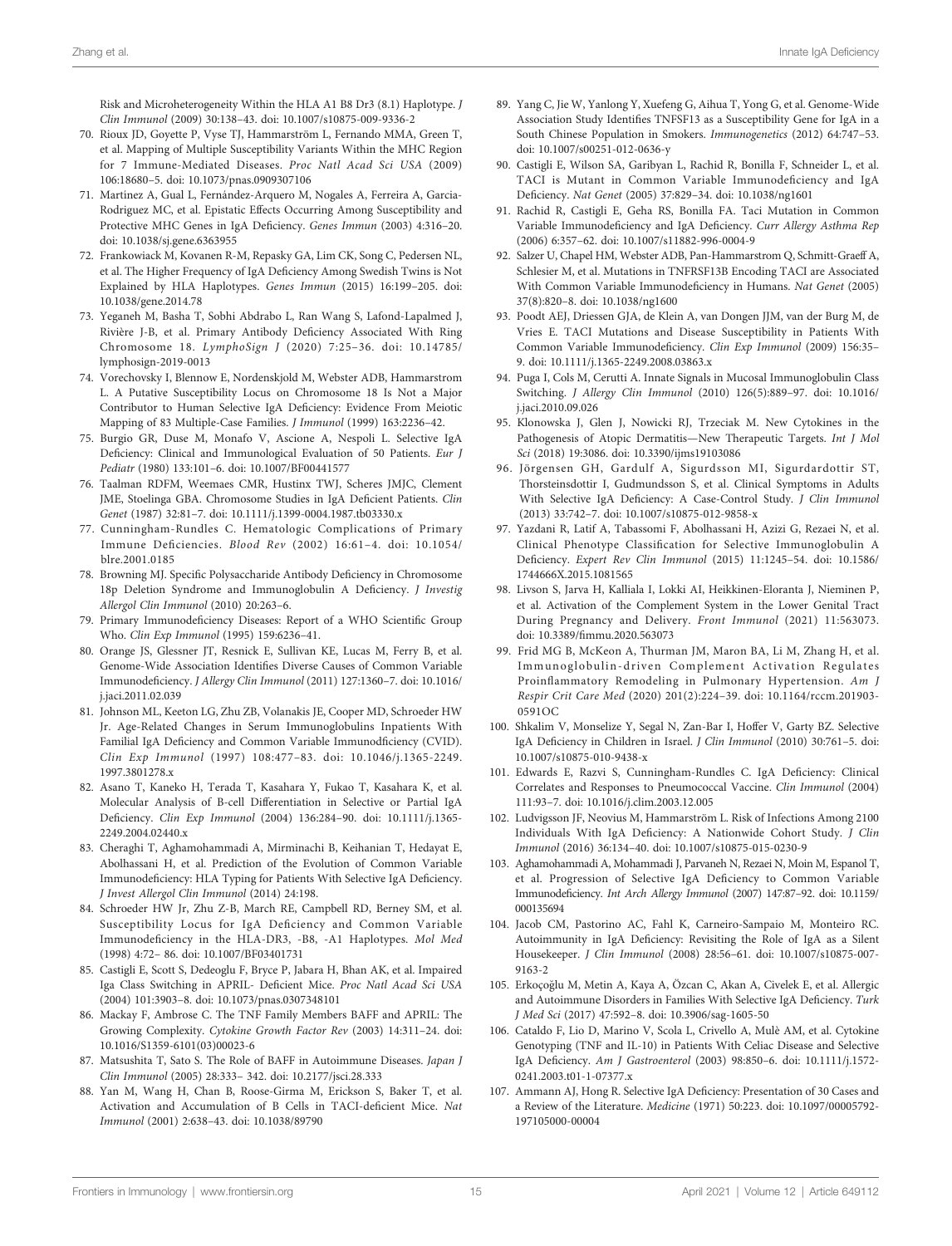- <span id="page-15-0"></span>108. Savilahti E, Pelkonen P, Visakorpi J. Iga Deficiency in Children A Clinical Study With Special Reference to Intestinal Findings. Arch Dis Child (1971) 46:665–70. doi: [10.1136/adc.46.249.665](https://doi.org/10.1136/adc.46.249.665)
- 109. Frossard CP, Hauser C, Eigenmann PA. Antigen-Specific Secretory IgA Antibodies in the Gut are Decreased in a Mouse Model of Food Allergy. J Allergy Clin Immunol (2004) 114(2):377–82. doi: [10.1016/](https://doi.org/10.1016/j.jaci.2004.03.040) [j.jaci.2004.03.040](https://doi.org/10.1016/j.jaci.2004.03.040)
- 110. Kim W-J, Choi IS, Kim CS, Lee J-H, Kang H-W. Relationship Between Serum IgA Level and Allergy/Asthma. Korean J Intern Med (2017) 32:137– 45. doi: [10.3904/kjim.2014.160](https://doi.org/10.3904/kjim.2014.160)
- 111. Hidvegi E, Cserhati E, Kereki E, Savilahti E, Arato A. Serum Immunoglobulin E, IgA, and IgG Antibodies to Different Cow's Milk Proteins in Children With Cow's Milk Allergy: Association With Prognosis and Clinical Manifestations. Pediatr Allergy Immunol (2002) 13 (4):255–61. doi: [10.1034/j.1399-3038.2002.01045.x](https://doi.org/10.1034/j.1399-3038.2002.01045.x)
- 112. Häggström P, Björkstén B, Jenmalm MC. Total and Allergen-Specific Immunoglobulin A Levels in Saliva in Relation to the Development of Allergy in Infants Up to 2 Years of Age. Clin Exp Allergy (2002) 32(9):1293– 8. doi: [10.1046/j.1365-2222.2002.01470.x](https://doi.org/10.1046/j.1365-2222.2002.01470.x)
- 113. Gleeson M, Cripps AW, Clancy RL, Hensley MJ, Henry RJ, Wlodarczyk JH. The Significance of Transient Mucosal IgA Deficiency on the Development of Asthma and Atopy in Children. Adv Exp Med Biol (1995) 371:861–4.
- 114. Jackson DJ, Gangnon RE, Evans MD, Roberg KA, Anderson EL, Pappas TE, et al. Wheezing Rhinovirus Illnesses in Early Life Predict Asthma Development in High-Risk Children. Am J Respir Crit Care Med (2008) 178:667–72. doi: [10.1164/rccm.200802-309OC](https://doi.org/10.1164/rccm.200802-309OC)
- 115. De la Concha EG, Fernandez-Arquero M, Gual L, Vigil P, Martinez A, Urcelay E, et al. MHC Susceptibility Genes to IgA Deficiency are Located in Different Regions on Different HLA Haplotypes. J Immunol (2002) 169:4637– 4643. doi: [10.4049/jimmunol.169.8.4637](https://doi.org/10.4049/jimmunol.169.8.4637)
- 116. Gerbase-Delima M, Pinto LC, Grumach A, Carneiro- Sampaio MM. HLA Antigens and Haplotypes in IgA-deficient Brazilian Paediatric Patients. Eur J Immunogenet (1998) 25:281–5. doi: [10.1046/j.1365-](https://doi.org/10.1046/j.1365-2370.1998.00098.x) [2370.1998.00098.x](https://doi.org/10.1046/j.1365-2370.1998.00098.x)
- 117. Mestecky J, McGhee JR. Immunoglobulin A (IgA): Molecular and Cellular Interactions Involved in IgA Biosynthesis and Immune Response. Adv Immunol (1987) 40:153–245. doi: [10.1016/S0065-2776\(08\)60240-0](https://doi.org/10.1016/S0065-2776(08)60240-0)
- 118. Sinclair D, Saas M, Turk A, Goble M, Kerr D. Do We Need to Measure Total Serum IgA to Exclude IgA Deficiency in Coeliac Disease? J Clin Pathol (2006) 59:736–9. doi: [10.1136/jcp.2005.031864](https://doi.org/10.1136/jcp.2005.031864)
- 119. Valletta E, Fornaro M, Pecori S, Zanoni G. Selective Immunoglobulin A Deficiency and Celial Disease: Let's Give Serology a Chance. J Investig Allergol Clin Immunol (2011) 21:242–4.
- 120. Salavoura K, Kolialexi A, Tsangaris G, Mavrou A. Development of Cancer in Patients With Primary Immunodeficiencies. Anticancer Res (2008) 28:1263–9.
- 121. Cipe FE, Doğu F, Güloğlu D, Aytekin C, Polat M, Biyikli Z, et al. B-Cell Subsets in Patients With Transient Hypogammaglobulinemia of Infancy, Partial IgA Deficiency, and Selective IgM Deficiency. J Investig Allergol Clin Immunol (2013) 23:94–100.
- 122. Kersey JH, Shapiro RS, Filipovich AH. Relationship of Immunodeficiency to Lymphoid Malignancy. Pediatr Infect Dis J (1988) 7:S13. doi: [10.1097/](https://doi.org/10.1097/00006454-198805001-00003) [00006454-198805001-00003](https://doi.org/10.1097/00006454-198805001-00003)
- 123. Yazdani R, Azizi G, Abolhassani H, Aghamohammadi A. Selective IgA Deficiency: Epidemiology, Pathogenesis, Clinical Phenotype, Diagnosis, Prognosis and Management. Scand J Immunol (2017) 85:3– 12. doi: [10.1111/sji.12499](https://doi.org/10.1111/sji.12499)
- 124. Urm S-H, Yun HD, Fenta YA, Yoo KH, Abraham RS, Hagan J, et al. Asthma and Risk of Selective IgA Deficiency or Common Variable Immunodeficiency: A Population- Based Case-Control Study. Mayo Clin Proc (2013) 88:813–21. doi: [10.1016/j.mayocp.2013.05.021](https://doi.org/10.1016/j.mayocp.2013.05.021)
- 125. Aytekin C, Tuygun N, Gokce S, Dogu F, Ikinciogullari A. Selective IgA Deficiency: Clinical and Laboratory Features of 118 Children in Turkey. J Clin Immunol (2012) 32:961–6. doi: [10.1007/s10875-012-9702-3](https://doi.org/10.1007/s10875-012-9702-3)
- 126. Sayarifard F, Aghamohammadi A, Haghi-Ashtiani MT, Rajab A, Irani H, Ahmadian JH, et al. Evaluation of Serum IgA Levels in Iranian Patients With Type 1 Diabetes Mellitus. Acta Diabetol (2012) 49:131–5. doi: [10.1007/](https://doi.org/10.1007/s00592-010-0183-7) [s00592-010-0183-7](https://doi.org/10.1007/s00592-010-0183-7)
- 127. Mellemkjaer L, Hammarström L, Andersen V, Yuen J, Heilmann C, Barington T, et al. Cancer Risk Among Patients With IgA Deficiency or Common Variable Immunodeficiency and Their Relatives: A Combined Danish and Swedish Study. Clin Exp Immunol (2002) 130:495–500. doi: [10.1046/j.1365-2249.2002.02004.x](https://doi.org/10.1046/j.1365-2249.2002.02004.x)
- 128. Mortaz E, Tabarsi P, Mansouri D, Khosravi A, Garssen J, Velayati A, et al. Cancers Related to Immunodeficiencies: Update and Perspectives. Front Immunol (2016) 7:365. doi: 10.3389/fi[mmu.2016.00365](https://doi.org/10.3389/fimmu.2016.00365)
- 129. Kaufman H, Hobbs J. Immunoglobulin Deficiencies in an Atopic Population. Lancet (1970) 296:1061–3. doi: [10.1016/S0140-6736\(70\)90288-6](https://doi.org/10.1016/S0140-6736(70)90288-6)
- 130. Pilette C, Nouri-Aria KT, Jacobson MR, Wilcock LK, Detry B, Walker SM, et al. Grass Pollen Immunotherapy Induces an Allergen-Specific Iga2 Antibody Response Associated With Mucosal TGF-Beta Expression. J Immunol (2007) 178(7):4658–66. doi: [10.4049/jimmunol.178.7.4658](https://doi.org/10.4049/jimmunol.178.7.4658)
- 131. Jörgensen GH, Ornolfsson AE, Johannesson A, Gudmundsson S, Janzi M, Wang N, et al. Association of Immunoglobulin A Deficiency and Elevated Thyrotropin-Receptor Autoantibodies in Two Nordic Countries. Hum Immunol (2011) 72:166–72. doi: [10.1016/j.humimm.2010.10.014](https://doi.org/10.1016/j.humimm.2010.10.014)
- 132. Price P, Witt C, Allcock R, Sayer D, Garlepp M, Kok CC, et al. The Genetic Basis for the Association of the Ancestral Haplotype (A1, B8, DR3) With Multiple Immunopathological Diseases. Immunol Rev (1999) 167:257–74. doi: [10.1111/j.1600-065X.1999.tb01398.x](https://doi.org/10.1111/j.1600-065X.1999.tb01398.x)
- 133. Eaton WW, Rose NR, Kalaydjian A, Pedersen MG, Mortensen PB. Epidemiology of Autoimmune Diseases in Denmark. J Autoimmun (2007) 29:1–9. doi: [10.1016/j.jaut.2007.05.002](https://doi.org/10.1016/j.jaut.2007.05.002)
- 134. Castigli E, Geha RS. Taci, Isotype Switching, CVID, and Igad. Immunol Res (2007) 38:102–11. doi: [10.1007/s12026-007-8000-2](https://doi.org/10.1007/s12026-007-8000-2)
- 135. Haimila K, Einarsdottir E, De Kauwe A, Koskinen LLE, Pan-Hammarström Q, Kaartinen T, et al. The Shared CTLA4-ICOS Risk Locus in Celiac Disease, IgA Deficiency and Common Variable Immunodeficiency. Genes Immun (2009) 10:151–61. doi: [10.1038/gene.2008.89](https://doi.org/10.1038/gene.2008.89)
- 136. Mertin S, Thomson I. What You Need to Know About IgA Deficiency: A Case Study. J Am Assoc Nurse Pract (2014) 26:268–72. doi: [10.1002/2327-](https://doi.org/10.1002/2327-6924.12077) [6924.12077](https://doi.org/10.1002/2327-6924.12077)
- 137. Grosserichter-Wagener C, Franco-Gallego A, Ahmadi F, Moncada-Velez M, Dalm VASH, Lineth Rojas JL, et al. Defective Formation of IgA Memory B Cells, Th1 and Th17 Cells in Symptomatic Patients With Selective IgA Deficiency. Clin Trans Immunol (2020) 9:e1130. doi: [10.1002/cti2.1130](https://doi.org/10.1002/cti2.1130)
- 138. Looman KIM, van Meel ER, Grosserichter-Wagener C, Vissers FJM, Klingenberg JH, de Jong NW, et al. Associations of Th2, Th17, Treg Cells, and IgA+ Memory B Cells With Atopic Disease in Children: The Generation R Study. Allergy (2020) 75:178–87. doi: [10.1111/all.14010](https://doi.org/10.1111/all.14010)
- 139. Cerutti A. The Regulation of IgA Class Switching. Nat Rev Immunol (2008) 8:421–34. doi: [10.1038/nri2322](https://doi.org/10.1038/nri2322)
- 140. Bronson PG, Chang D, Bhangale T, Seldin MF, Ortmann W, Ferreira RC, et al. Common Variants At PVT1, Atg13-Ambra1, AHI1 and CLEC16A are Associated With Selective IgA Deficiency. Nat Genet (2016) 48:1425– 1429. doi: [10.1038/ng.3675](https://doi.org/10.1038/ng.3675)
- 141. Cong Y, Feng T, Fujihashi K, Schoeb TR, Elson CO. A Dominant, Coordinated T Regulatory Cell- IgA Response to Intestinal Microbiota. PNAS (2009) 106:19256–61. doi: [10.1073/pnas.0812681106](https://doi.org/10.1073/pnas.0812681106)
- 142. Pabst O, Slack E. Iga and the Intestinal Microbiota: The Importance of Being Specific. Mucosal Immunol (2020) 13:12–21. doi: [10.1038/s41385-](https://doi.org/10.1038/s41385-019-0227-4) [019-0227-4](https://doi.org/10.1038/s41385-019-0227-4)
- 143. Qin J, Li R, Raes J, Arumugam M, Burgdorf KS, Manichanh C, et al. A Human Gut Microbial Gene Catalogue Established by Metagenomic Sequencing. Nature (2010) 464:59–65. doi: [10.1038/nature08821](https://doi.org/10.1038/nature08821)
- 144. Crabbé PA, Bazin H, Eyssen H, Heremans JF. The Normal Microbial Flora as a Major Stimulus for Proliferation of Plasma Cells Synthesizing IgA in the Gut. The Germ-Free Intestinal Tract. Int Arch Allergy Appl Immunol (1968) 34:362–275. doi: [10.1159/000230130](https://doi.org/10.1159/000230130)
- 145. Bauer H, Horowitz RE, Levenson SM, Popper H. The Response of the Lymphatic Tissue to the Microbial Flora. Studies on Germfree Mice. Am J Pathol (1963) 42:471–83.
- 146. Fadlallah J, El Kafsi H, Sterlin D, Juste C, Parizot C, Dorgham K, et al. Microbial Ecology Perturbation in Human IgA Deficiency. Sci Transl Med (2018) 10:1–15. eaan1217. doi: [10.1126/scitranslmed.aan1217](https://doi.org/10.1126/scitranslmed.aan1217)